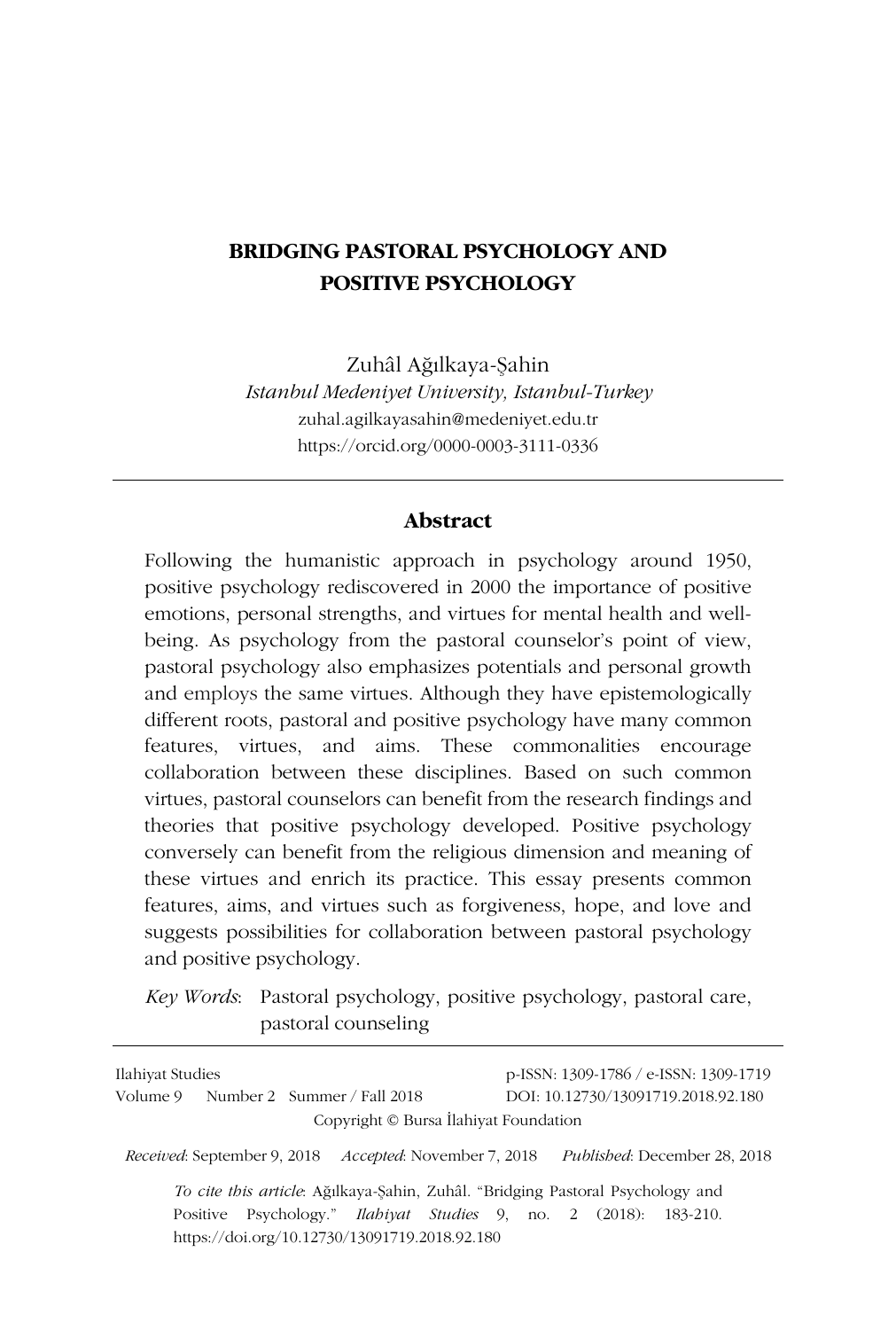#### **Introduction**

Today's scientific understanding indicates an interdisciplinary trend. Scientists make much of incorporating related fields into their research. Since its beginnings in the mid-1900s, pastoral psychology has also been predicated on such an interdisciplinary character. Positive psychology conversely has traces of different schools of thought and considers certain virtues for preserving or achieving mental health that are not foreign to pastoral psychology. These virtues, together with similar foundational thoughts and aims, indicate parallels between positive and pastoral psychology. This essay aims to present the commonalities of these disciplines and proposes approaches for collaboration.

A review of the history of psychology repeatedly surfaces conflicts between religion and this science. Despite this "on again off again relationship like siblings" (Köse 2006), both share proximate interests, namely in explaining how human beings function (mind, body, and soul) and in providing guidelines on how to live. This common interest is well observed among pastoral and psychological counseling. Pastoral work has always been one of the main concerns of Christianity (and of other religions), in which the clergy tries to care for people in distress. Is psychology doing something very different? Psychology has developed its own methods to address crises and conflicts. Thus, it was only a matter of time until adherents of the two would meet somewhere and create their own, new language. Pastoral counseling and the resultant discipline pastoral psychology can thus be considered a meeting point. "In pastoral counseling, psychology came into direct contact with the age-old cure of souls" (Kugelmann 2016, 2). The fundamental commonality of these two professions is the common purpose of the pastor and the counselor to support people in reinforcing and rediscovering their personal, interpersonal, universal, and divine relationships (Rogers 1950, 6).

When pastoral psychology began to be established in the 1950s and 1960s, pastoral counseling was understood as a skilled and trained profession. However, there was emphasis on the differentiation from psychological counseling (Curran 1959, 21, 28). This differentiation marked the special character of pastoral counseling, namely the spiritual/religious dimension it involves. This dimension is also apparent in Hiltner's (1950b) description of the meaning of pastoral psychology: "Pastoral psychology, as we understand it, is psychology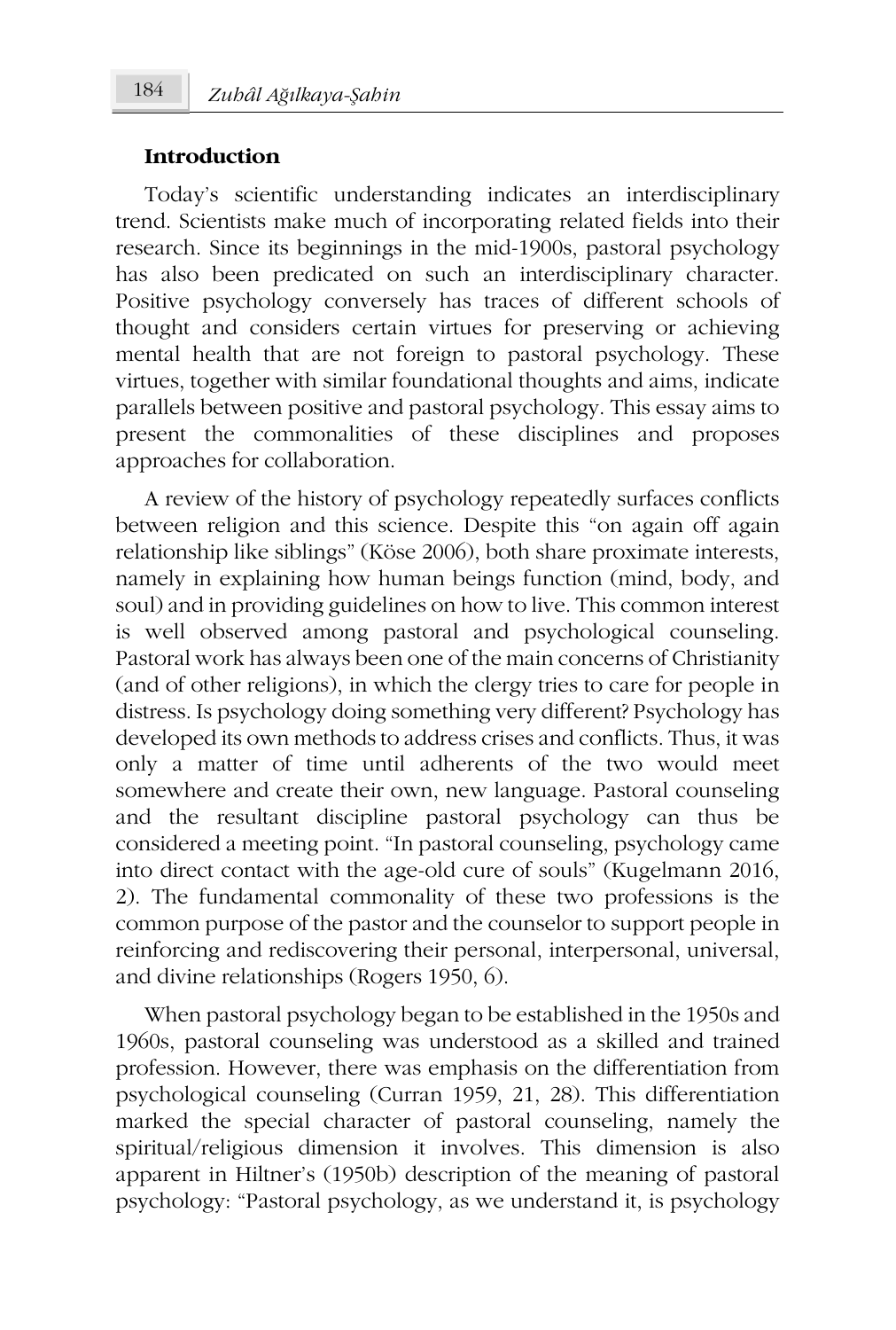from the pastor's point of view" (p. 7). Following Hiltner, Stollberg (personal communication, 28.04.2011) explains pastoral psychology as "the psychology in the service of the pastoral." Thus, it can be argued that pastoral psychology provides the guidelines and techniques for pastoral care. Rogers (1950, 5) confirms this point in the first issue of *Pastoral Psychology*, in which he states that pastors felt a need for psychological and psychiatric insights and skills, which are of immediate and practical importance for pastoral engagement.

Pastoral psychology occurs at the crossroads between theology and psychology. Nevertheless, it aims to retain its interdisciplinary character and not reduce itself to either of these disciplines. As Stollberg (1978, 72) writes:

A pastoral counselor has to be a theologian, anthropologist and methodologist, [and] he has to have theory and handle practice. With a little untrained "charisma," nothing is done, and if one of the three factors weakens, an important part for pastoral competence will be missing that is not a substitution but a condition for 'authoritative' pastoral work (Mt 10:1). Pastoral counseling without pastoral psychology is like preaching without exegesis and church lessons without religious education.

The theological part of pastoral counseling certainly comes first because pastoral counseling leans on the religious service pastoral care. However, particularly within the pastoral counseling movement, the qualifications that Stollberg mentioned gained an important weight. It is beyond the scope of this paper to go into detail on the pastoral care movement, but with this movement, pastoral work was illuminated by the light of human sciences such as anthropology, psychology, and psychiatry. Psychological approaches such as psychoanalysis, systemic psychotherapy, Gestalt therapy, clientcentered therapy, *body-*oriented psychotherapy, communication theories, and non-directive counseling found great acceptance within pastoral psychology. Hiltner (1950a, 6; 1950b, 8) emphasizes this interdisciplinary attitude by admitting that there is much that pastoral care providers can learn from mental health practitioners such as psychologists, psychiatrists, and social workers, who provide insights into human functioning. It is this plurality of professional perspectives that Hiltner wants the pastor to benefit from. This readiness and willingness to learn from and to involve other professional disciplines (particularly psychology) in pastoral practice is also observable in the formation of the mentioned journal *Pastoral Psychology*. Many reputed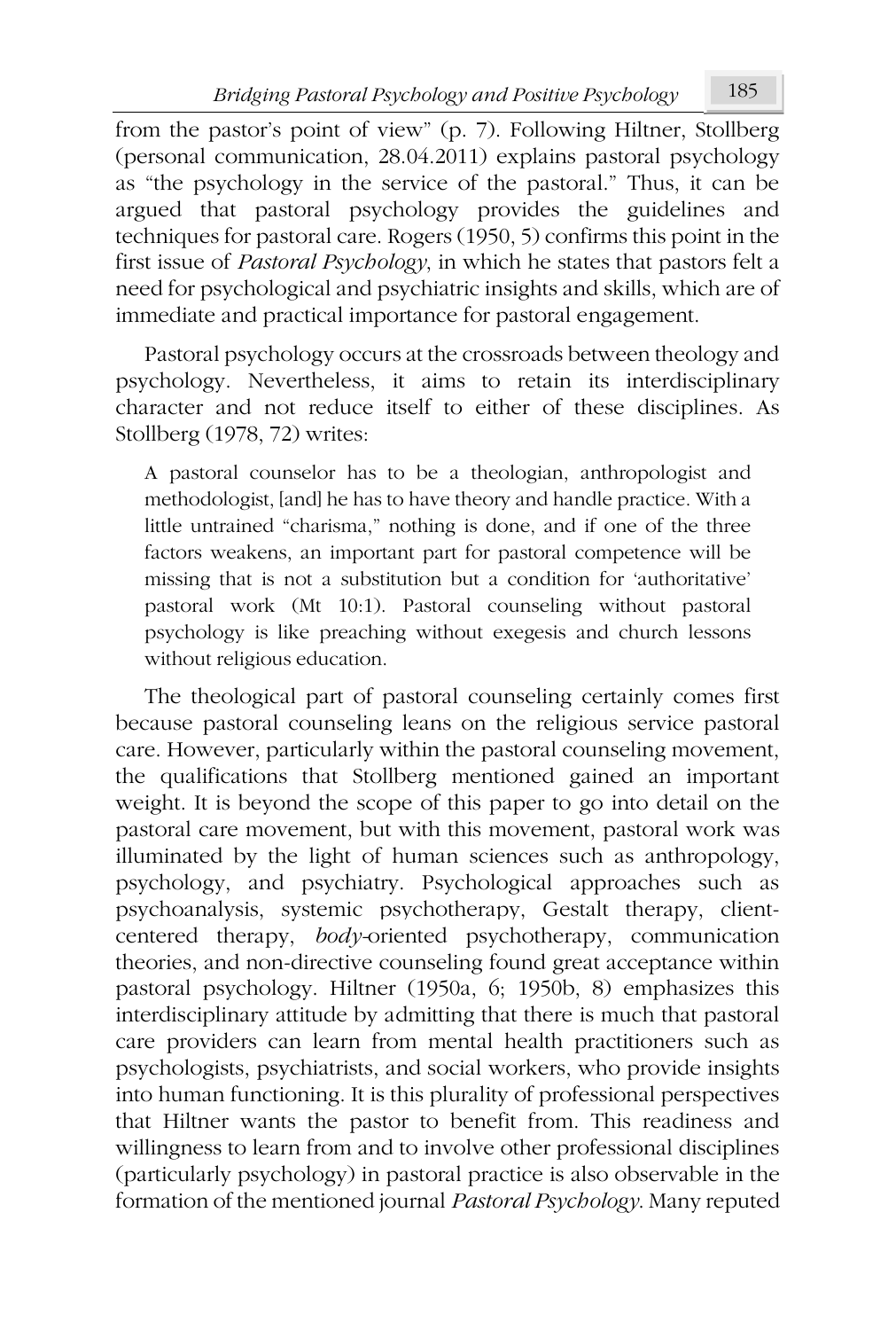# *Zuhâl A* 186 *ğılkaya-Şahin*

names from psychology, such as Carl Rogers, Karl Menninger, Karen Horney and others contributed to the Journal. Carl Rogers (1950) wrote the editorial of the first issue and explained "Why Pastoral Psychology" by asserting, "Religion and the minister equipped with the insight and skill of the science of human behavior have a significant and unique contribution to make to this important problem" (p. 6). The problem Rogers mentioned was the growing number of mental health problems within the population.

As the adaptation of Rogers and his client-centered method show, the most favored approaches in pastoral psychology stem from humanistic psychology. However, what about other, more recent approaches, such as positive psychology?

In the same period in which pastoral psychology emerged, some psychologists criticized psychology as a science "without a soul."<sup>1</sup> This critique led to different schools of thought within psychology (e.g., humanistic and transpersonal psychology) that drew attention to that missing part, namely the consideration of concepts such as spirituality, virtues, potentials, and positive features for mental health. In 2000, Seligman and Csikszentmihalyi recalled these features and their omission in modern psychology and introduced a new field that they called *positive psychology*. "The exclusive focus on pathology" (p. 5), as the authors criticize, has so dominated the discipline of psychology that positive features and their contributions to a worthwhile and meaningful life have been disregarded (Seligman and Csikszentmihalyi 2000). Fostering positive individual traits such as hope, forgiveness, love, meaning, and spirituality can contribute to preserve and achieve mental health. Thus, awakening "a discipline that deal[s] with the fundamental issues of life" (Seligman and Csikszentmihalyi 2000, 6) can contribute to the counseling process of both pastoral and psychological counseling.

Before examining how these fundamental issues appear in positive and pastoral psychology, it will be useful to address some commonalities between these disciplines.

### **I. Common Features**

First, it can be argued that both pastoral and positive psychology have the same foundations and are inspired by common theories. The

<sup>1</sup> For a review of the debate, see Kempe 2007.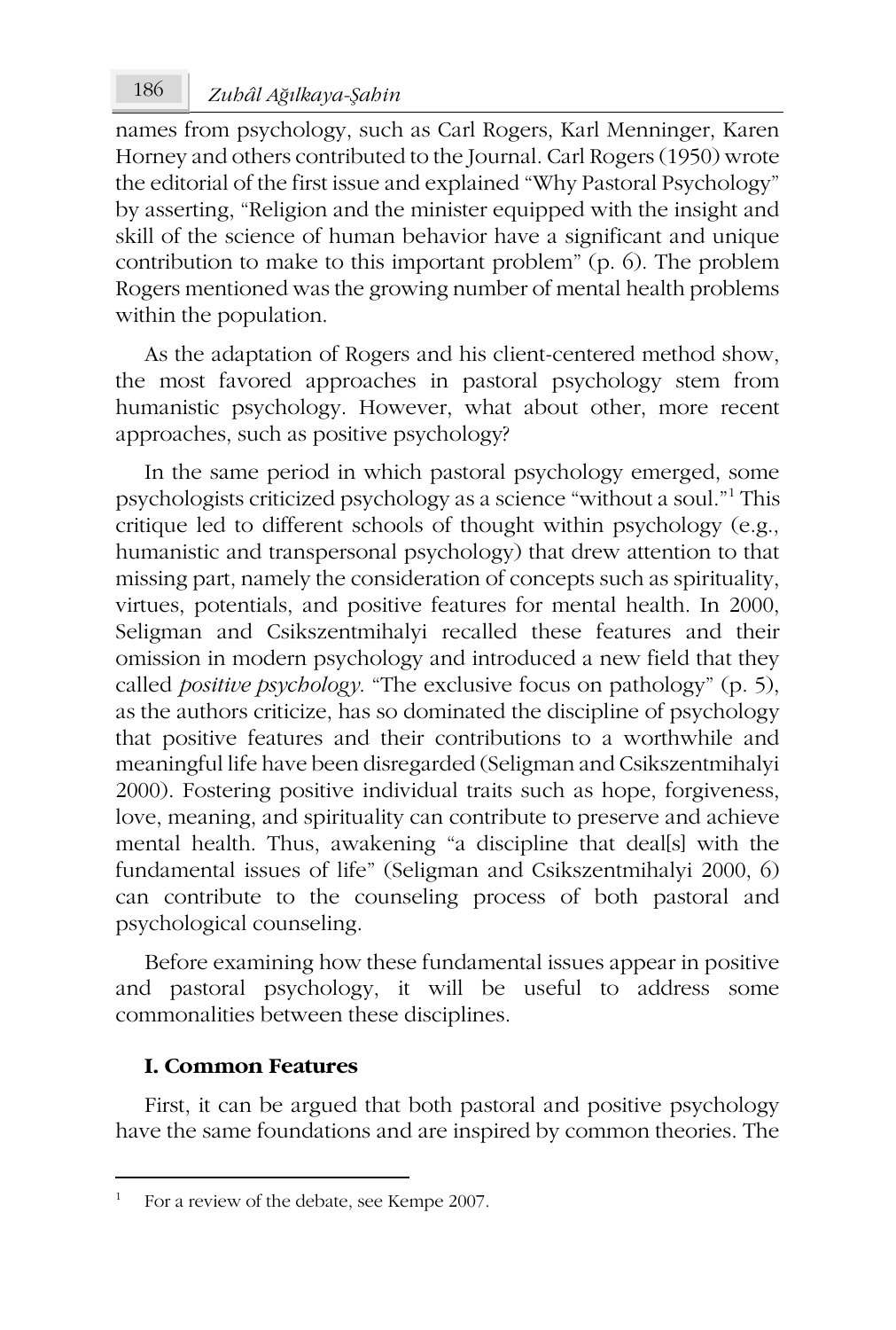humanistic approach that contributed to the idea of positive psychology is also well accepted in pastoral psychology. The positive and holistic view on individuals, as highlighted by Carl Rogers, dominates the pastoral and positive perspectives. The focus on individual strengths and virtues is a common objective.

Next to Rogers', the second widely adopted approach was Howard Clinebell's<sup>2</sup> theory of *growth counseling*. Although Clinebell was not a positive psychologist, his ideas match those of positive psychology. Clinebell (1979, 53) explains that growth counseling should arise from the growth perspective rather than from the pathological perspective. Whereas the pathological perspective focuses on the weak sides of the client, the growth perspective enables a focus on his/her potentials and strengths. Disregarding the author of this passage, one could easily believe that it is from a positive psychologist.

Clinebell and the positive psychology founders all have a three-fold approach that comprises the past, present, and future. Whereas Seligman and Csikszentmihalyi (2000, 5) predict a satisfactory past, hopeful future and happy present, Clinebell (1979, 53) considers people's psychological problems in the background of their achievements in the past, their forces in the present, and their potentials in the future.

The weight of personal growth and innate potentials are notable beyond Rogers' and Clinebell's theories that were adopted into pastoral psychology. They also appear in the theories of the precursors of humanistic psychology such as Jung, May, and Maslow, who contributed to the formation of a positive psychology.

One further similarity between positive and pastoral psychology is their preventive function. Modern psychology has refocused from providing a better life and nurturing talent to concentrating on healing and repairing what is sick and damaged (Seligman and Csikszentmihalyi 2000). Positive psychology's side effect is the prevention of mental disease (Faller 2001). It aims to prevent problems such as depression, substance abuse, and mental disorders before they emerge. According to pastoral psychology authors, the pastoral counselor also plays a crucial role in preventive and therapeutic relationships. Hiltner (1950b) writes about the "crucial place" (p. 8)

<sup>2</sup> For a deeper insight into the contributions of Rogers and Clinebell to pastoral psychology, see Snodgrass 2007.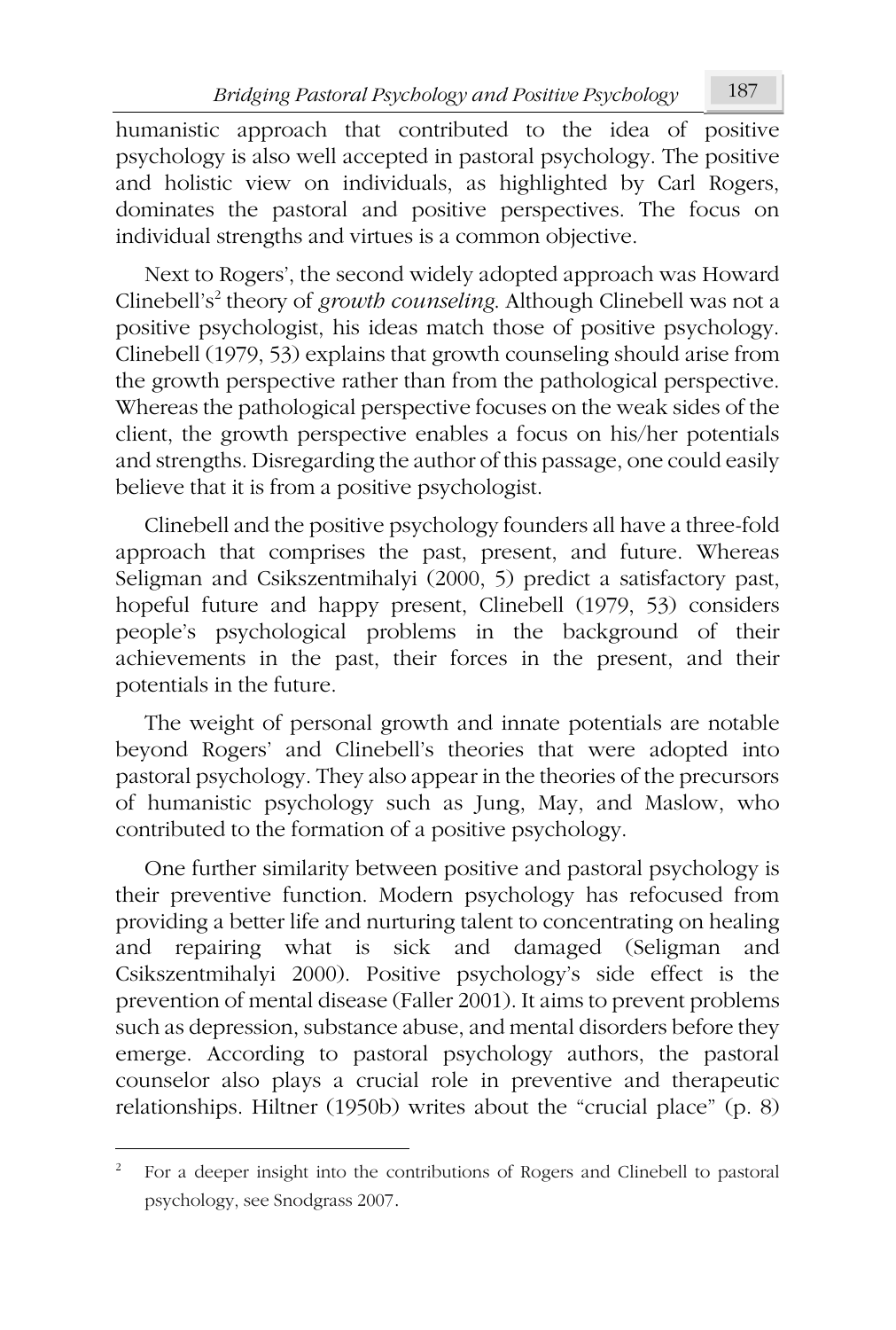and Withlock (1970) about the "unique opportunity" (p. 9) that chaplains have in preventing mental health problems because they have a counseling role similar to that of psychotherapists. Members of the mental health profession and the pastor as counselor share occupational functions, questions, and interests (Haque 2006; Kugelmann 2016; Withlock 1970). However, they have different approaches in addressing these aspects. Whereas pastoral counselors view from a more transcendental and spiritual perspective, psychologists have an intrapsychic, behavioral or cognitive perspective. As a limitation, Withlock (1970, 9-10) emphasizes here the training, expertise, and supervision pastoral counselors lack. With the emergence of the pastoral care movement, the need for training, skills and supervision was met by its special training model *clinical pastoral training* (CPT).

In addition to the preventive intention of positive and pastoral psychology, scholars also suggest common skills to prevent mental illness. According to the founders of positive psychology, this can be accomplished by building competency rather than by correcting weakness (Seligman and Csikszentmihalyi 2000). Because personal growth and the cultivation of full potentials is linked with psychological well-being (Fava and Riuni 2003; Keyes 2003), positive psychologists improve strengths rather than repair what is weak or damaged in clients (Seligman and Csikszentmihalyi 2000, 8). These authors believe that there are certain human strengths that serve as shields against mental disorders (Seligman and Csikszentmihalyi 2000, 7) and that these buffers, such as optimism, hope, honesty, and faith, are innate to people. In parallel, Clinebell (1981, 16) must have had the same idea about these buffers when he complained about "undeveloped strengths, assets, and capacities" and that people do not use their physical, mental, spiritual, or relational potentialities effectively.

Similarly to positive psychology, pastoral psychology not only accepts the worst in people but also reminds about and rediscovers their potentials (Sheldon and King 2001; Faller 2001; Seligman and Csikszentmihalyi 2000; Clinebell 1971, 133-153; Klessmann 2010; Wiedemann 2011). Psychology's becoming a science of "victimology" with the primary goal of curing disorders caused it to forget to build positive qualities. However, positive psychology aims to recover the sources of strengths people draw on (Seligman and Csikszentmihalyi 2000, 6). Like positive psychology, pastoral psychology is against the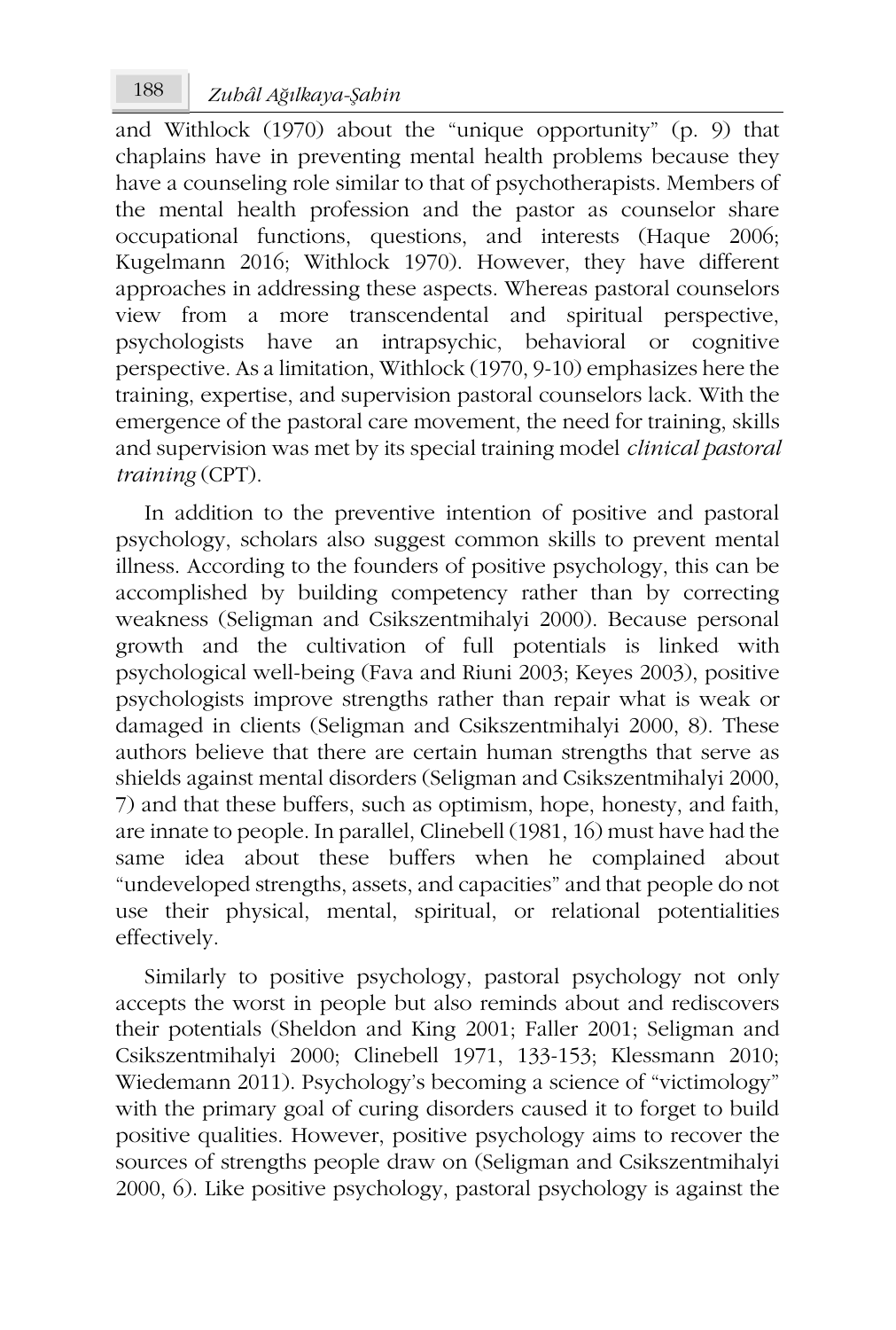"deficit model." Pastoral psychologists refuse to view the counselee as deficient, sick, immature, or insufficient (Luther 1986). Instead, they accept him/her as a fully functioning, conscious, mature individual with a sense of responsibility and the ability to make decisions and choices. Such a view does not allow the counselor to direct or impose on the counselee. This is quite the opposite of modern psychology's image of the individual. In the venue of the positive paradigm, individuals are accepted as decision makers with free preferences and choices (Bandura 1986; Seligman 1992; Seligman and Csikszentmihalyi 2000; Faller 2001). This shift is also observable in pastoral psychology. With the idea of "self-help," the pastoral counselor supports the counselee in emancipation and becoming a person (Stollberg 1969; Winkler 2000, 279) rather than guiding him with authority. Thus, in contrast to a disease or deficit framework, pastoral and positive psychology work is strength-oriented and not only fixes the broken but also nurtures what is good.

Repairing is past-oriented, whereas improving potentials is present and future-oriented. In contrast to psychoanalysis, for instance, positive psychology focuses on the present and future when it wants to nurture the best in people. The awareness and perception of the moment,<sup>3</sup> of personal potentials, of the self and the other, all issues adopted from Gestalt therapy, are valid for both pastoral and positive psychology. When acting with these principles, the pastoral counselor focuses on the "here and now."<sup>4</sup> He/She does not make deep analysis of the past but rather accompanies the counselee in his/her present situation. Similarly, positive psychology views not only the past but also the present and future when considering subjective experiences. Positive psychological principles such as improving positive skills and potentials, growth and prevention can also only be performed in a future-directed manner.

Finally, there is spirituality, which both positive and pastoral psychology consider a valuable source for human functioning and mental health (Seligman and Csikszentmihalyi 2000; Faller 2001). As mentioned previously, the humanistic precursors of these disciplines place weight on concepts such as spirituality, meaning, and religiousness, with degrees of variance. That spirituality and

<sup>3</sup> See "flow theory" by Csikszentmihalyi 2011.

<sup>4</sup> For the importance of the "here and now" in pastoral counseling, see Klessmann 2010, 341.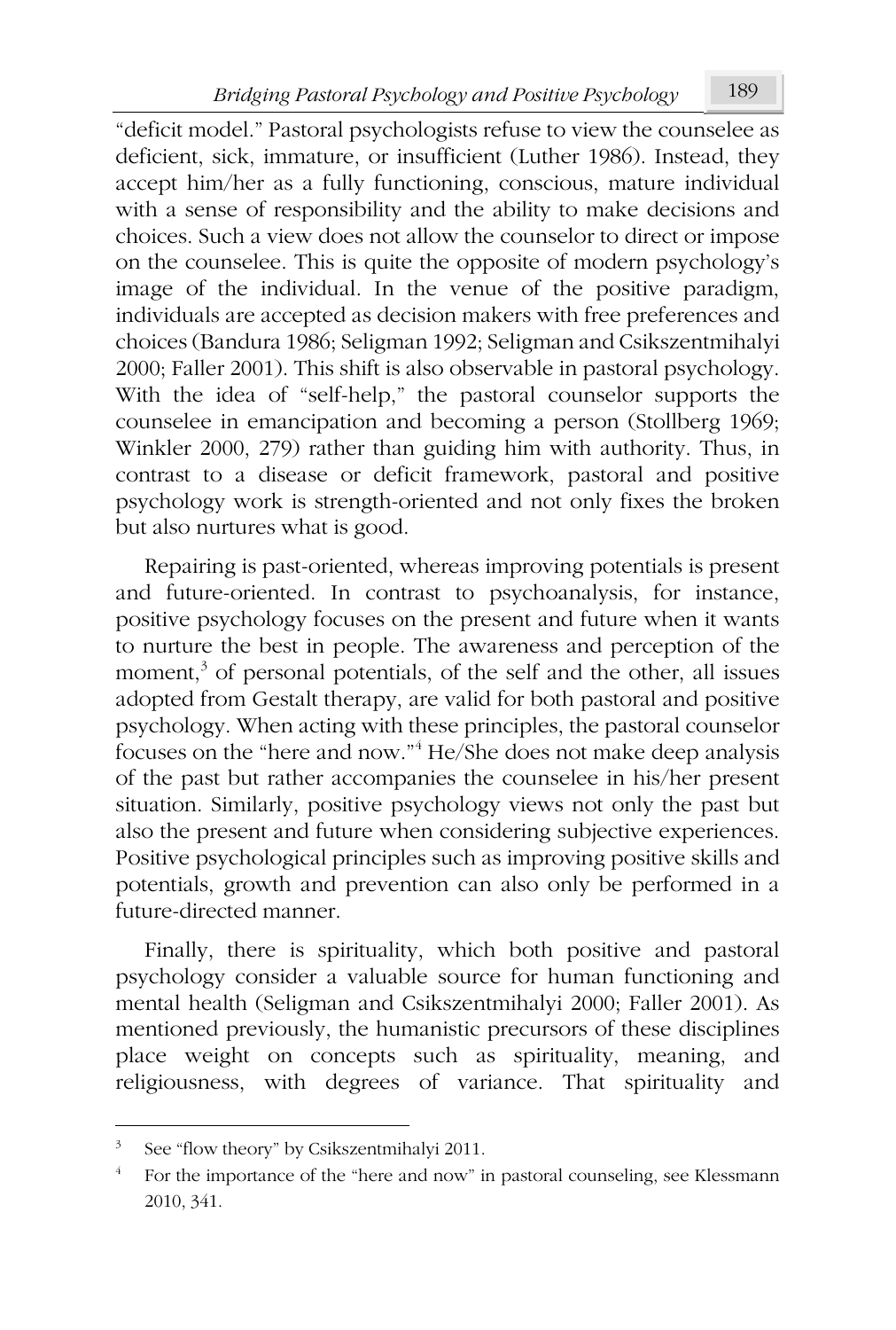religiousness is an integral part of pastoral counseling is obvious. It is also coherent with positive psychology's theory, because spirituality and religious affiliation and practices nurture growth and contribute to well-being, happiness, and physical and mental health.<sup>5</sup> In addition to spirituality, pastoral and positive psychology share other values and virtues, such as forgiveness, hope, and love. These values and virtues are addressed in the following.

## **II. Common Virtues**

Today, the effect of spirituality, values, and virtues on well-being, health, and positive functioning is widely accepted in modern psychology (Seligman and Csikszentmihalyi 2000; Koenig 2012; Koenig et al. 2001; Yapıcı 2007; Paloutzian and Park 2005). Although previous schools such as humanistic and transpersonal psychology already highlighted spirituality, virtues, and positive emotions, the advent of the positive paradigm raised the topic once again in psychology. The virtues addressed in positive psychology are, for example, forgiveness, hope, meaning, humility, love, wisdom, responsibility, and gratitude. These concepts recall immediately those advanced by religions. Furthermore, these concepts are also addressed by the pastoral counselor when he/she provides counseling with a religious/spiritual background.

In the following, I will concentrate exemplarily on a few of these virtues, namely forgiveness, hope, and love, as common issues in positive and pastoral psychology. Additionally, I will suggest possibilities for collaboration between these disciplines by means of these virtues.

### *Forgiveness*

Forgiveness, as a "thorny" and "complex issue, both psychologically and spiritually" (Miles, cited in Hamman 2012, 439), a "dilemma" (Mueller 1998) and "a pastoral theological problem" (Hamman 2012), is a frequently studied topic in both pastoral and positive psychology. Many authors accept forgiveness as a multifaceted process that implies emotional, cognitive, spiritual, and relational dimensions, and a growing body of research focuses on these religious and psychological functions (Hill and Mullen 2000, 289; Hamman 2012; Mullet and Azar 2009; Brandsma 1982; Kumar and

<sup>5</sup> For a review on spirituality and health, see Koenig 2012 and Koenig et. al 2001.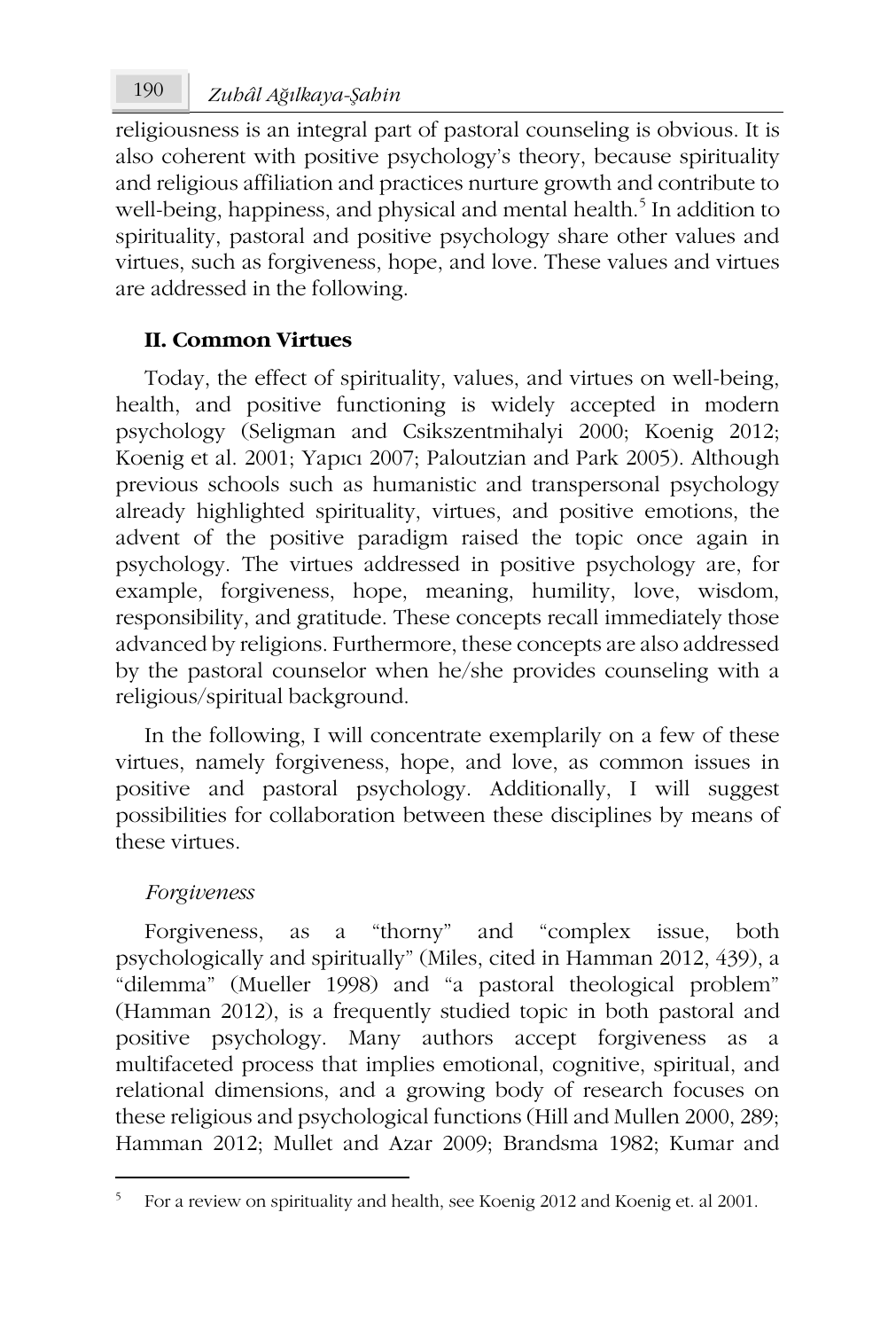Nandal 2005; Pareek and Mathur 2013; Lewis 2005; Kevin 2002; Schnabl Schweitzer 2010; Kara 2009; McCullough and Worthington 1999). Forgiveness has divine and human implications. One either expects to be forgiven by God or is willing to forgive his/her offenders. Whereas pastoral counseling addresses both aspects, psychological counseling is more likely to address the latter. Research indicates that forgiving attitudes and behaviors contribute to better mental health (Maltby and Day 2004). The reason for this contribution might be that forgiveness is a healing act, one that releases the pain induced by anger or fear (cited in Haman 2012, 438). This healing effect certainly does not come immediately. For Hamman (2012, 445), forgiveness is a process in which the individual discovers that his/her previous negative emotions, thoughts, and behaviors have disappeared, decreased, or even been replaced by positive ones. However, do individuals manage this replacing process on their own? Hamman (2012, 444) doubts whether only one caregiver can guide a person through this process and suggests a multidisciplinary team when working on forgiveness.

Pastoral psychology and positive psychology appear to fulfill the requirements of the disciplines Hamman requests. Whereas pastoral psychology can contribute by opening the spiritual/religious dimension of forgiving, positive psychology can help to overcome the psychological obstacles in the forgiving process. Thus, both pastoral counselor and positive psychologists can offer a path to forgiveness and become guides on this path. Furthermore, insights into the spiritual/religious dimension of forgiveness, concepts about divine justice, and the like can enrich positive psychology theory and practice, and vice versa; therapeutic findings on the effect of forgiving on mental health, positive psychological training and practicing programs can pilot pastoral counselors. $^6$  Consequently, the integrity of the psychological and theological aspects of a matter such as forgiveness would be respected, and the topic would not be reduced to one point of view, either psychological or theological. Hence, the theological context and human realities would be considered (Watts 2004). Forgiveness is the first component of the virtue of temperance

<sup>6</sup> For a *pyramid model of forgiveness*, see Worthington 1998; for a *process model of forgiveness*, see Enright and Coyle 1998; for *forgiveness education*, see Enright and Fitzgibbons 2000; for its application as a *forgiveness program*, see Hui and Ho 2004; and for a review of religious and secular forgiveness interventions, see Rye, 2005.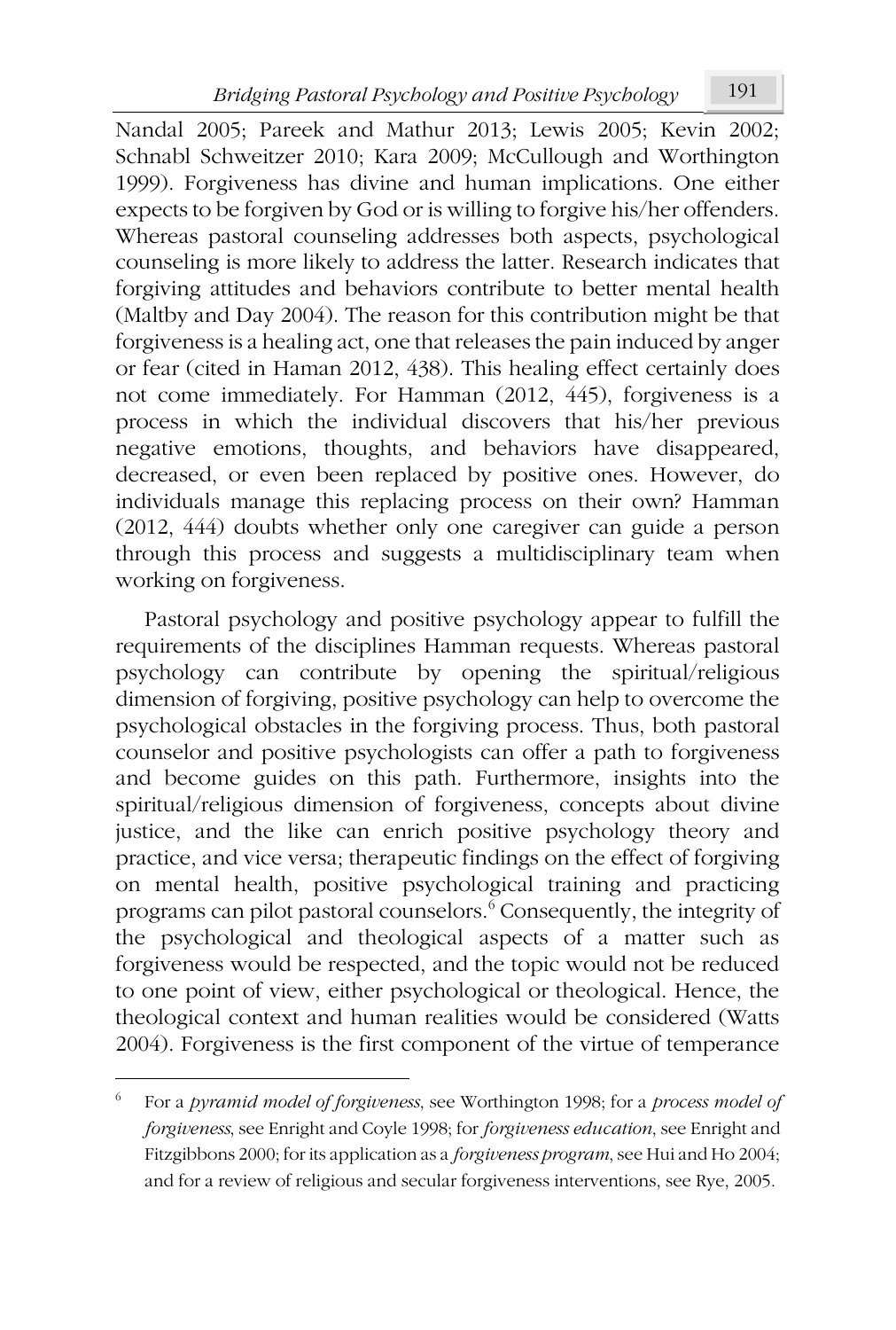# *Zuhâl A* 192 *ğılkaya-Şahin*

in positive psychology. A guide for practicing positive psychology (Bannink 2017, 148-149) suggests learning to forgive to reduce negative emotions and notes a story with a spiritual content. The pastoral counselor can propose other spiritual stories and provide knowledge about the religious value of forgiving. Combining this knowledge with the suggested method of positive psychology, the counselee can benefit from forgiving.

### *Hope*

Hope is described as an "integral part" (Webb 2007, 66) of being human, "the most human of all mental feelings" (Bloch 1995, 75), "a condition for the possibility of leading a human life" (McGreer 2004, 102), and a "universally experienced phenomenon" (Parse 1999, 228). However, it had received little attention in social sciences until the mid-20<sup>th</sup> century. Menninger pointed to the importance of hope in psychiatric work for the first time in 1959. Today, however, there are over 20 hope theories and over 50 definitions on hope and its meaning for therapeutic processes, to which the positive psychology movement contributed greatly. According to Smith (2005), the reason for this negligence is that hope is often associated with religion.

Paradoxically, the subject was neglected not only in psychology but also in pastoral psychology. Not only psychiatrists such as Menninger (1959) but also pastoral psychologist Pruyser (1963) and pastoral theologian Carrigan (1976) complain that the pastoral counseling literature has no references for the theme of hope. Only in the last 40 years has pastoral counseling produced knowledge on hope, its therapeutic effect, and its religious/spiritual dimension (Capps 1995; Clinebell 1979; Kollar 1997; Lester 1995; Stone 1998; Stone and Lester 2001; Worthington 1999; Gerkin 1984; Kwan 2010).

Hope is viewed as a human resource and a means for development (Luthans and Jensen 2002) that empowers one in times of crisis. Here the question arises, from where does this resource gain its power? Not only pastoral counselors but also psychologists refer to faith and religion. Whereas Clinebell (1979, 90) grounds hope on an existential/spiritual basis, Fromm precisely formulates in his "Revolution of Hope" the liaison of hope and faith and asserts that faith could not be maintained without the feeling of hope: "The one and only foundation of hope can only be faith" (p. 13).

Hope plays an important role in pastoral counseling and in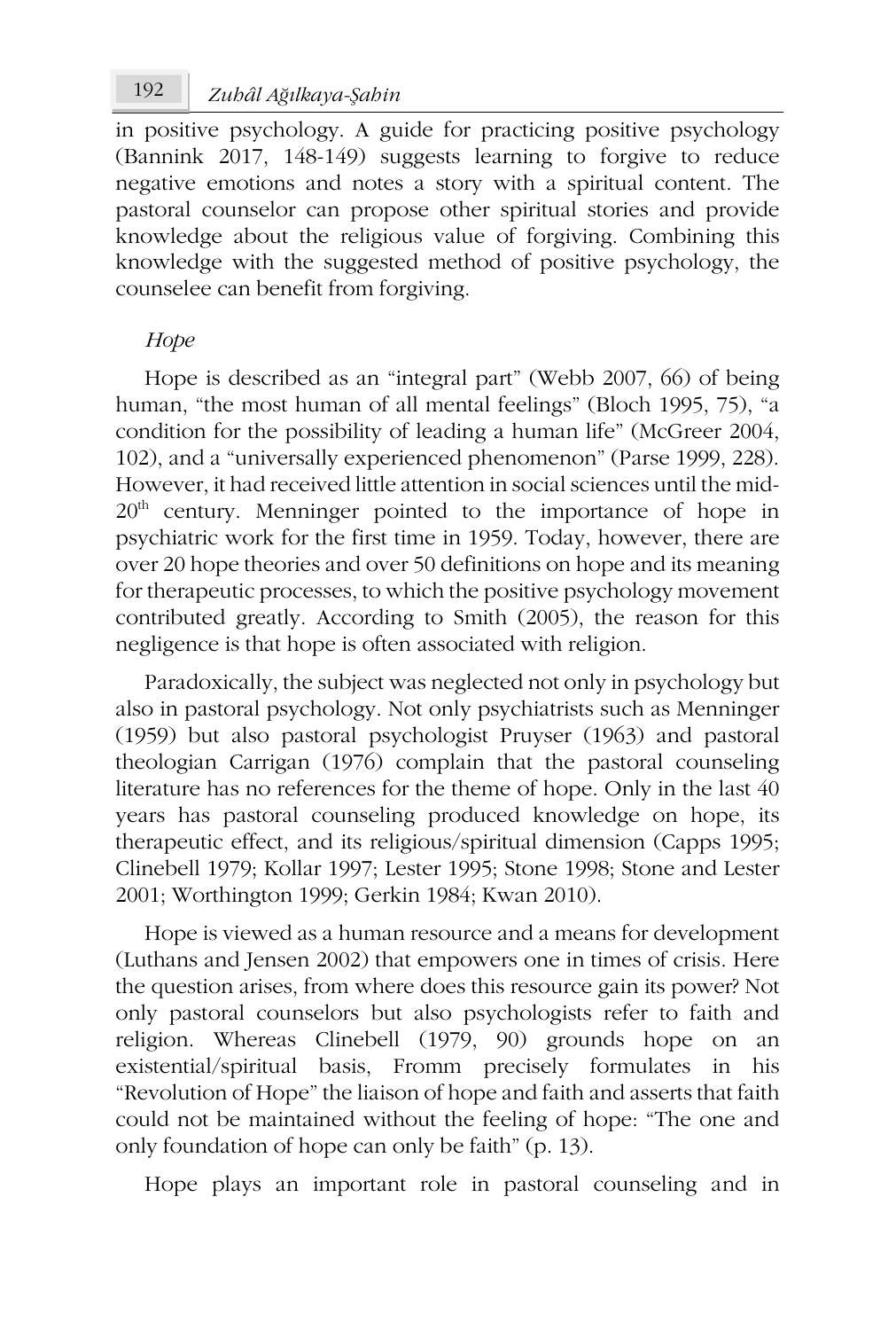psychotherapy. Both implement hope as a human resource and a goal to achieve (Meissner 1973, 120; Lazarus, 1980, 863; Kunzendorf and Buker 2008, 241). Richardson (2000, 81) writes about the challenge to provide and sustain hope and claims that how pastoral or psychological counselors meet this challenge is a question of life and death. The pastoral approach meets this challenge by foregrounding the pastoral counselors as "agents of hope" (Capps 1995), "advocates of hope" (Van der Geest 1981, 51) or "harbinger of hope" (Synwolt 1971). Likewise, from the positive perspective, Snyder (2002, 238) addresses in his "hope theory" how religion contributes to mental health and emphasizes the effect of religion on hope. Therefore, integrating religious principles into psychological practice will generate a wider understanding of hope. Snyder encourages engaging in this mutual relationship.

In addition to the hope theory, many other studies indicate the crucial role of the implementation of hope in therapeutic interventions (Yohani 2010; Verhaeghe et al. 2007; Husain 2005; Levi et al. 2012, 1673). Pastoral counseling compared with professional therapeutic provision is a "low-threshold service" (Klessmann 2010, 8). However, the pastoral counselor who symbolizes hope (Denton 1964, 33) can help to find, give, inspire and express hope in crises and traumata because hope serves as a "resource … that strengthens one in critical situation[s] and encourages [one] to hold out" (Klessmann 2010, 224).

Hope plays a vital role in pastoral relationships and counseling (Carrigan 1976, 40). However, pastoral psychology, like positive psychology, does not lose its connection to reality and does not deny the gravity of a situation by raising false hope or optimism. Pastoral counseling supports hope if there is hope but raises no hope when there is no hope (Ağılkaya Şahin 2017, 36).

Hope grounds on faith and offers a purpose and sense of meaning in life (Agilkaya-Sahin 2018; Calvin 1953; Carrigan 1976; Denton 1964; Watts et al. 2006; Kasapoğlu 2005). Purpose and meaning in life are positive psychological outcomes that are also relevant for the positive paradigm. Religions function as meaning-making systems and thus as a source for hope. Pastoral and positive psychology can consider this resource because both value spiritual and religious life.

When trying to raise hope, the pastoral counselor as an agent, advocate, or symbol of hope could benefit from the scientific data that psychological research provides en masse. These studies (Kunzendorf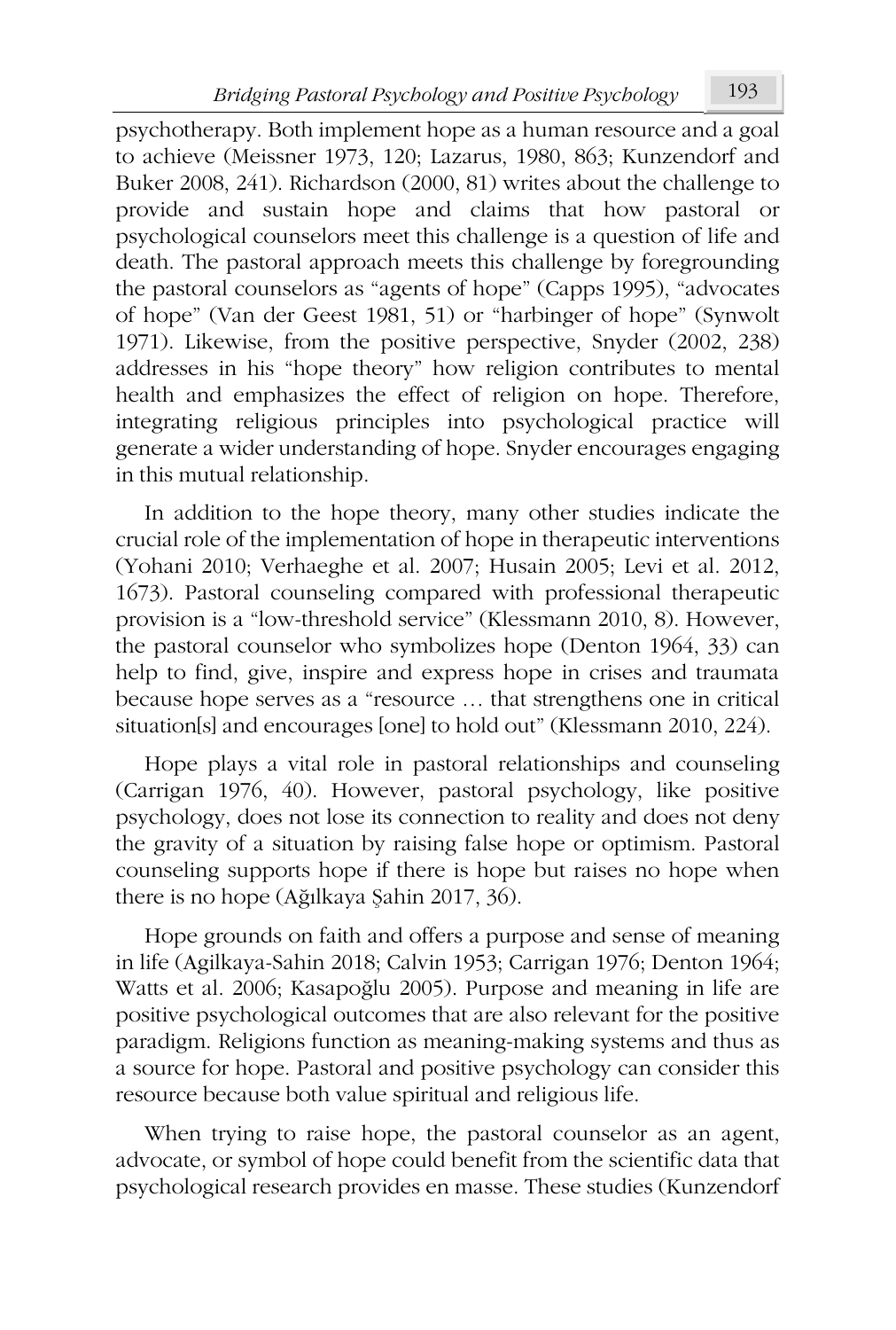and Buker 2008, 241; Cheavens and Gum 2010; Arnau et al. 2007; Levi et al. 2012, 1673; Bunston et al. 1996; Kinghorn 2013) document the meaning of hope for psychological well-being and highlight the spiritual dimension of the subject. Although until the 1970s there was no theory or psychology of hope, pastoral psychology can employ today's theories of hope that have been developed within positive psychology. For instance, the manual of Bannink (2017) suggests exercises such as "search for hope" (p. 178), "cultivate hope" (p. 178), "ask questions about hope" (p. 179), and "conduct experiments of hope" (p. 181). The pastoral counselor can perform these exercises from his/her religious perspective and apply them in his pastoral work.

### *Love*

Love is another virtue that can be examined theologically and psychologically. In the schools of thought that inspired both pastoral and positive psychology, love is an important aspect in for example the humanistic approach. Tracing back Roger's client-centered therapy and its quintessential constituents – congruence, acceptance, and empathic understanding – one might recognize an underlying deeper attitude toward the individual, namely love. Being genuine to the counselee, showing unconditional positive regard toward him/her without any judgment, sensing his/her feelings that his/her experiences evoke can be an expression of an unconditional love from person to person.

Religions set variously love as a precondition for faith and interpersonal relationships.<sup>7</sup> This principle generated the motivation to care for each other within religious traditions. Particularly for one committed to the care and help for those in need and trouble (whether called pastoral counselors or otherwise), love is the primary motivation. Streets (2014) calls love an "underlying value of pastoral counseling" (p. 4). Accordingly, it is this loving care that makes pastoral counselors help individuals to love themselves and flourish.

As positive psychology research indicates, positive emotions in general are considered fundamental human strengths and contribute

<sup>7</sup> According to a ḥadīth of the Prophet Muḥammad: "You will not enter paradise until you believe, and you will not believe until you love each other. Shall I show you something that, if you did, you would love each other? Spread peace between yourselves (Muslim, "al-Īmān," 93-94); according to *the New Testament:* "Love thy neighbor as thyself" (Galatians 5:14).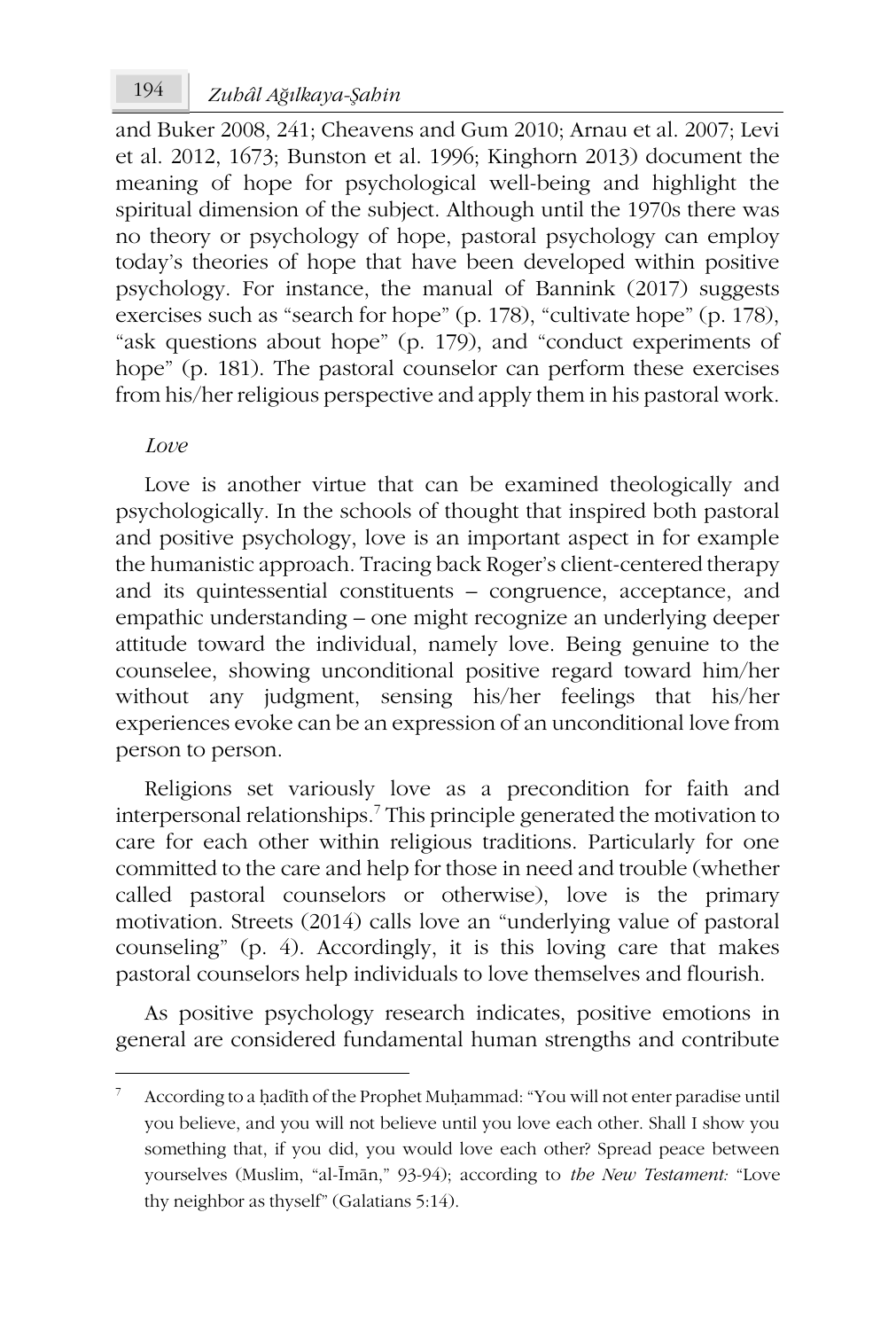to human flourishing and well-being (Fredrickson 2000, 2001; Diener, Sandvik, and Pavot 2009; Kahneman 1999). Love in particular has a stimulating function on positive outcomes, both inter- and intrapersonally (Fredrickson 2013), because it has the most healing, generative, and creative character among all emotions (Streets 2014, 9). Clinebell (1971, 15-17) writes about authentic love as a profound human need. According to him, the deprivation of authentic love, which he explains as loving and being loved, leads to psychological symptoms and interpersonal conflicts.

Love is ranked among the self-transcendent positive emotions (Haidt 2003). According to van Cappellen et al. (2016), emotions such as awe, gratitude, peacefulness, and love have a special denotation in a religious/spiritual context and promote well-being for religious people, which makes love relevant for pastoral psychology.

Tillich's (1963) notion of love points to the transforming power of love that authors such as Streets (2014) and Davidson (1999) also emphasize. This ability of love to transform—descending to misery to elevate (Tillich 1963, 29)—can be a means by which the intellectual and behavioral change expected in therapeutic and pastoral counseling occurs. Thus, insights into positive and negative emotions, evidence, and theories based upon research findings and studies will teach professionals in helping positions (see Gerdes et al. 2011; Fredrickson 2013).

For collaboration, pastoral psychology can be open to research and theories that are conducted in positive psychology about positive emotions in general and love in particular. Empirical positive psychology (Bannink 2017) suggests exercises such as "feel love (more)" (p. 126), "building loving ties" (p. 134) and many more that the pastoral counselor can incorporate in his counseling process. This practice would not be that difficult, because feeling, learning, nurturing love is the core requisite in helping professions, either secular or religious. The only point that must be considered in combining pastoral and psychological techniques is that attention must be focused on avoiding becoming reductionist in terms of one's scientific or philosophical approach when assessing the experience of love (Street 2014).

## **III. Common Aims**

Recalling the common features of pastoral and positive psychology,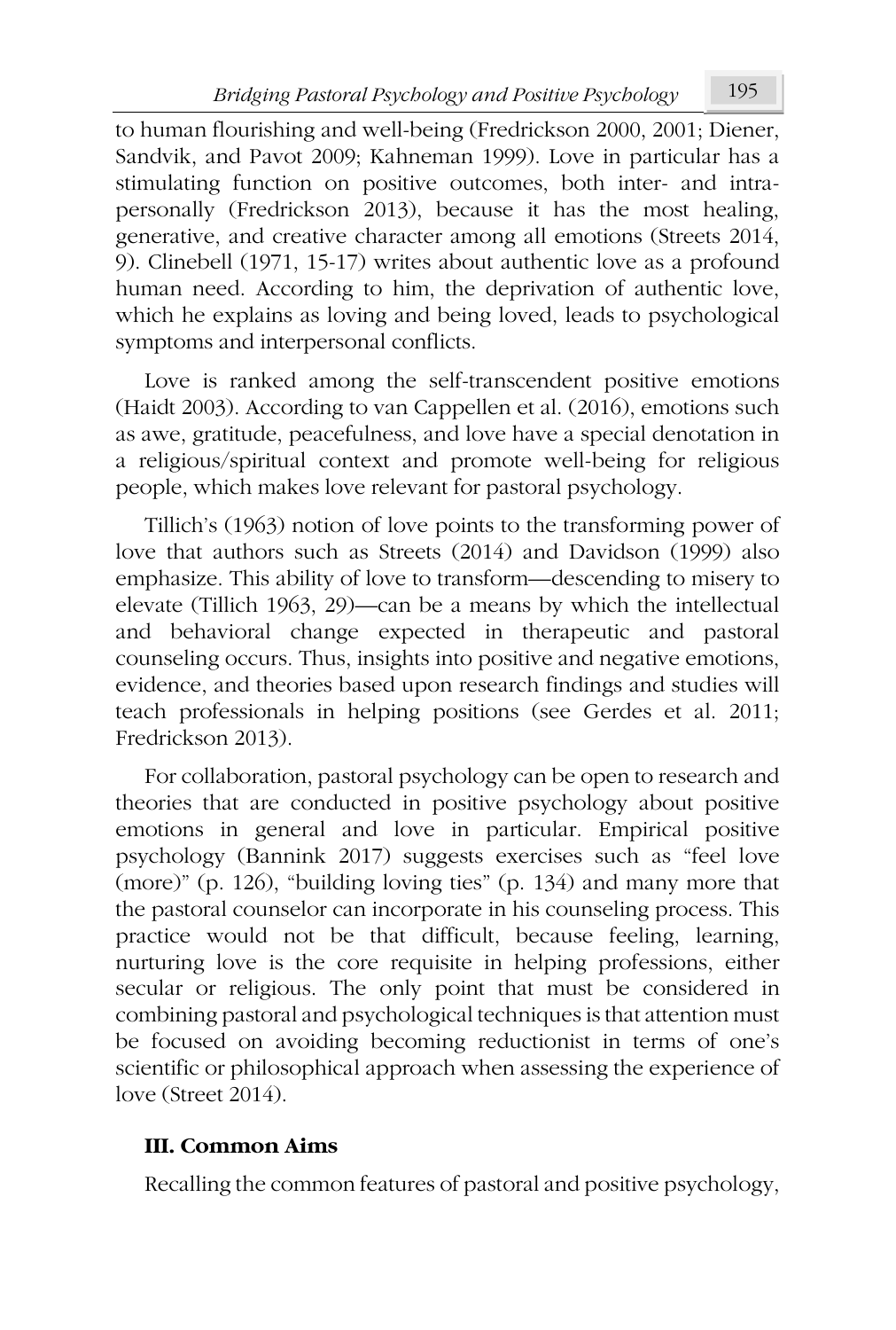# *Zuhâl A* 196 *ğılkaya-Şahin*

one can extract common aims from those practices. Neither positive psychology nor pastoral psychology denies the negative aspects in life. Although positive psychology has been criticized for doing so, positive psychology authors (Faller 2001; Gable and Haidt 2005) reject these claims by arguing that positive psychology is not "wishful thinking." The pastoral counselor within his/her accepting and positive regard allows negative emotions to be expressed by the counselee (Hiltner 1952b). However, as mentioned in the growth theory, the pastoral counselor not only allows negative emotions and dispositions and calms and consoles but also opens a new perspective through which the counselee is enabled to see positive aspects of his/her situation. Additionally, a new perspective will also enable the counselee to remember forgotten strengths or hidden potentials. Revealing such resources will support coping mechanisms and a positive outlook for the future. Consequently, both positive and pastoral psychology have the common aim to improve human conditions, focus on potentials rather than on weakness, and uncover capacities and motives to increase well-being and prevent mental health problems.

A necessary condition to fulfill this duty is a certain amount of awareness. Positive psychology with its concentration on the positive in man performed this awareness theoretically. Practically, the counselor must establish awareness in the counselee him/herself so that he/she will be able to recognize his/her innate strengths and potentials. Awareness is also needed for the negative aspects. Only when aware of personal faults one can develop a sense of repentance and responsibility for his/her own acts. Furthermore, for acceptance, which is a prerequisite for change, awareness is again necessary. Only what is accepted can be altered, modified, and made fruitful for personal growth or change. By reflecting the emotions that the counselee expresses (verbal or non-verbal) and giving empathic feedback, the pastoral counselor and the psychological counselor guide the counselee through this process and accompany the emotional journey that he/she experiences.

In this journey that neither the pastoral nor the psychological counselor will direct, the counselee will meet questions of meaning. However, the search for meaning, perceptions of one's own esteem and particularly coping with a reality called death will be a journey in which the counselee will need support and accompaniment (Streets 2014, 4).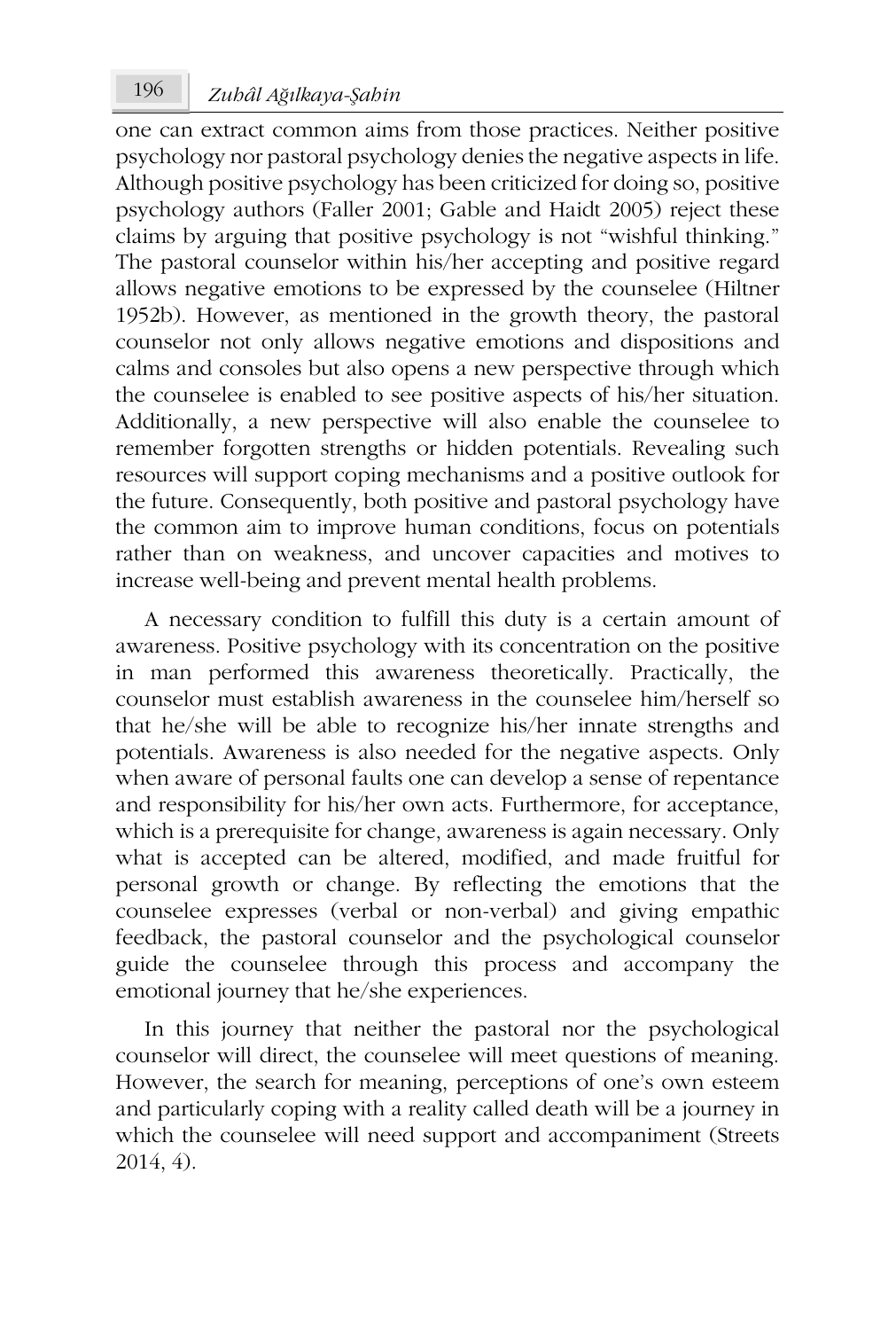Because questions of meaning can have an existential or religious dimension, the pastoral counselor is probably the right person to address these problems. However, he/she should consider the psychological background and processes inherent in the search for meaning. Here again, the pastoral counselor can also retrieve findings and theories of positive psychology that emphasize meaning.

One further common aim is encouragement. Encouragement is an Adlerian concept (see Ergün-Başak and Ceylan 2011) that has found acceptance in both positive psychology and pastoral psychology. When encouraging people, the counselor has the objective of evoking the confidence in their potentials that enables them to realize their goals and establish self-esteem (Cheston 2000). The encouraging process comprises belief in self-determination (Meredith and Evans 1990; Beck 1994) and the empowerment of the counselee to employ his/her personal capacities effectively (Beck 1994). Here again, unconditional acceptance and regard, authenticity, empathy, trust, and understanding are attitudes of both pastoral and positive psychology counselors (Watts 2003; Carns and Carns 1998). Thus, the counselor raises hope and motivation for positive change (Pitsounis and Dixon 1988).

Encouragement involves another common aim of pastoral and positive psychology, namely to (re)assume responsibility for one's own life. Responsibility is another human potential (Ağılkaya Şahin 2017, 548; Schmid 1990; Stollberg 1978, 46). The counselor helps and motivates the counselee to assume responsibility for his/her life (Britzman and Henkin 1992; Ergün-Başak and Ceylan 2011). As mentioned previously, the pastoral and positive approaches share the idea that man is not only a suffering but also a responsible subject. Adler's idea of man, which suggests that man is an active, creative, changeable, motivated individual (see Ergün-Başak and Ceylan 2011; Ergüner-Tekinalp 2016), points to the ability of personal change and growth, which is in turn reinforced by the encouragement of the counselor.

Nidetzky (1990) states that one of the aims of the pastoral counselor should be to encourage a more meaningful life. Here, the purpose is to encourage the individual to take responsibility for his/her life to shape and take control of it (Ağılkaya Şahin 2017, 82, 85). This purpose recalls the idea of self-help in pastoral psychology. Ziemer (2000, 114, 266-267, 311) views encouragement necessary for self-help and new directions in life, which are all embedded in the freedom of the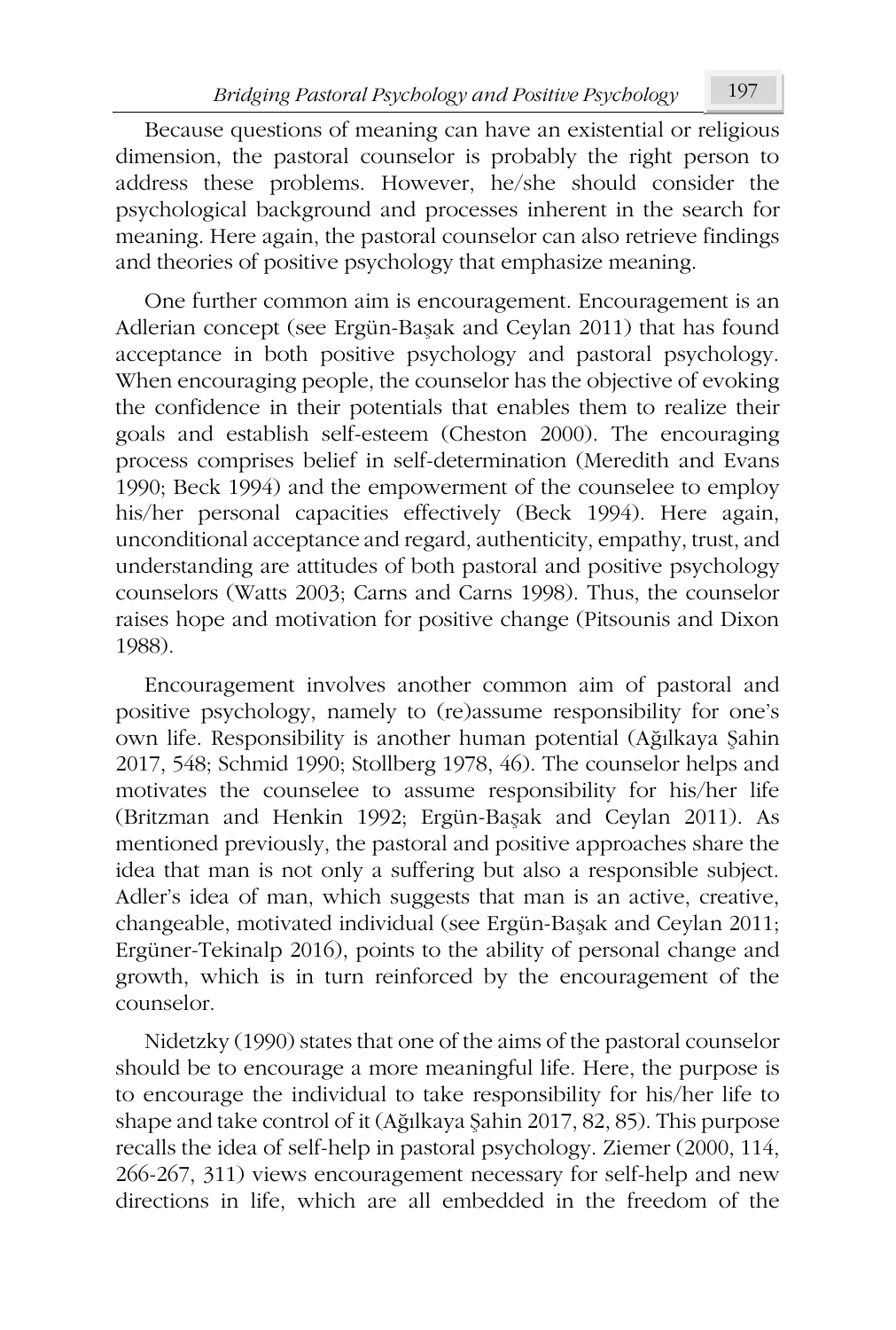individual. The concept of the free individual who has his own will and choices are again common issues of pastoral and positive psychology.

## **IV. Cooperation**

The starting point of this essay was the interdisciplinary character of pastoral psychology and its commonalities with positive psychology. These commonalities encourage cooperation between these two disciplines.

Since its emergence, pastoral counseling has been nurtured by psychology. This connection is well observed on the homepage of the American Association of Pastoral Counselors (AAPC), www.aapc.org, on which the slogan "Integrating Spirituality & Mental Health" is mentioned. The AAPC (2012) outlines the traditional care of religious communities and their leaders for those in distress by means of religious counseling. However, religious counseling might not be sufficient or accurate for severe mental disorders. In such cases, professional health care and therapy is required for proper healing and treatment. At this point, "pastoral counseling has evolved from religious counseling to pastoral psychotherapy which integrates theology and other faith tradition knowledge, spirituality, the resources of faith communities, the behavioral sciences, and in recent years, systemic theory." (AAPC 2012).

On the same homepage, Snodgrass (n.d.) not only points to a relationship and cooperation with psychology but also calls pastoral counselors "clinical mental health professionals" and describes pastoral counseling as a type of clinical mental health care. Her emphasis is on the pastoral counselor's integration of his/her spiritual beliefs and practices into the therapeutic process. The aim of the pastoral counselor is to foster spiritual and psychological wholeness and growth by means of informative guidance and relationships. In this task, the pastoral counselor seeks to combine scientific knowledge (i.e., from psychology and behavioral sciences) with spiritual and religious wisdom. Pastoral counseling's core is in the improvement of the mental situation of the counselee, enhancement of positive changes that lead to physical, emotional, intellectual, and spiritual well-being, and finally in the amendment of the relationships that comprise the self, others and the sacred (Snodgrass 2015, 5-6).

Early writers on pastoral counseling and psychology instead viewed their field as not a sub-discipline of psychology but rather a part of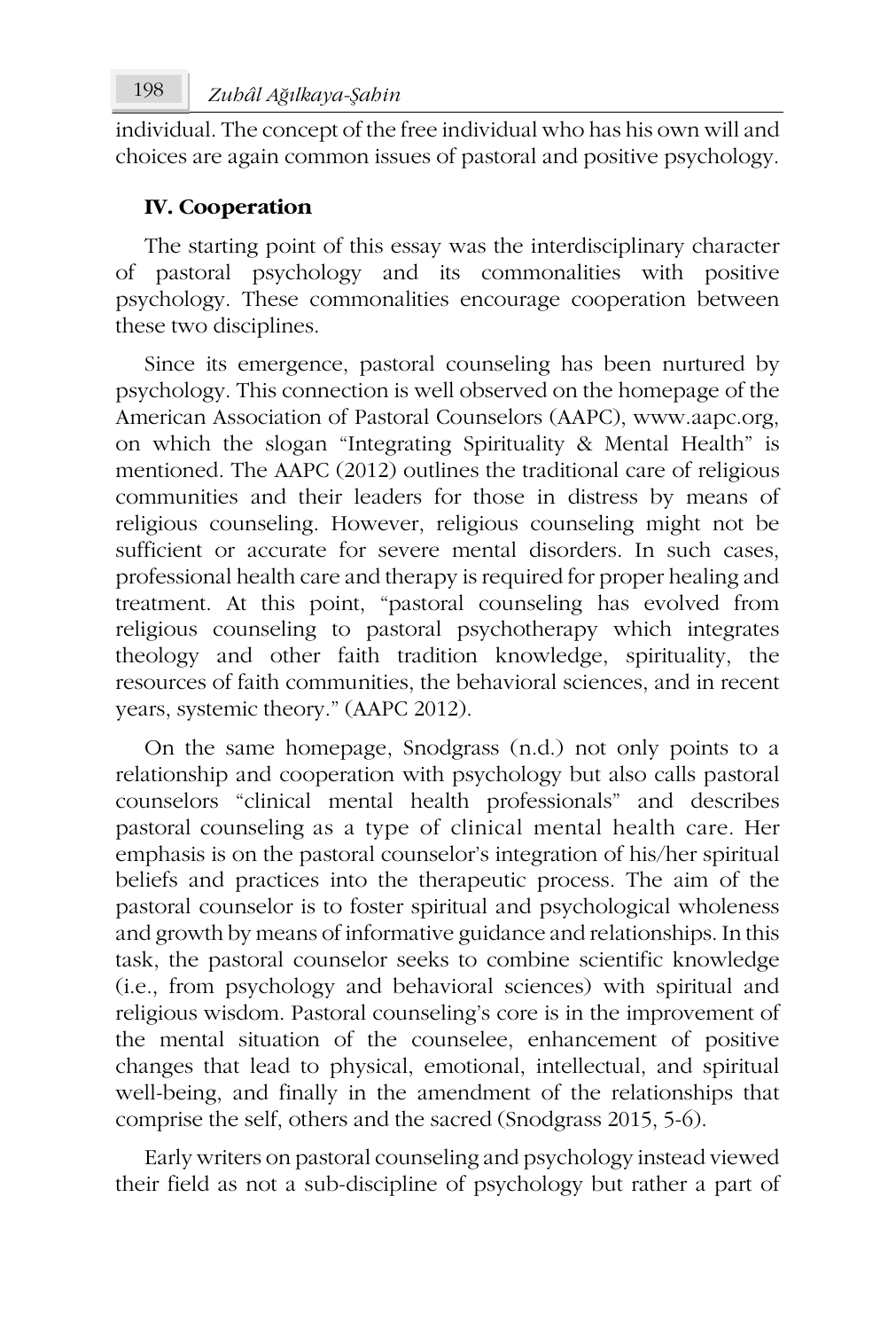theology. For instance, Hiltner (1952b, 23) demands a broad concept of psychology to integrate it into theology, but he does not neglect religious and pastoral psychology's need for insights into the human psyche. Therefore, the distinction of pastoral psychology and general psychology is not a matter of content but rather a matter of perspective. In compliance with his aforementioned definition of pastoral psychology ("psychology from the pastor's point view"), Hiltner explains the relationship with psychology somewhat differently than Snodgrass does:

If it is not to become fixed and dogmatic at any particular point, pastoral psychology cannot content itself with examining merely a few facets of psychology in general. It must be committed to examining the whole range of psychological study from its own point of view (Hiltner 1952b, 22).

The debate around the allocation of pastoral psychology is beyond the scope of this essay, but pastoral counselors appear not to have any problems with integrating psychology into their pastoral work. However, on behalf of psychology, there is no such general acceptance (Ziemer 2011; Utsch 2006; Klessmann 2004). The empirical character of psychology distances it from religion, which emphasizes concepts such as faith and the sacred. However, both actually have the same concerns and are not that distinct. For instance, the answers to the big questions in life are addressed similarly in both disciplines. Positive psychology particularly contributed to this commonality with its studies and theories (Joeseph et al. 2006); thus, it can be viewed as a union of religion and psychology (Watts, et al. 2006). Concepts such as forgiveness and gratitude originally denoted a religious and spiritual character. Now that they are subject to scientific research and empirical positive psychology in particular, a better understanding of how these concepts are related and lead to well-being will be possible.

Although a huge body of research exists on the relationships between faith, religiosity, religious practices and mental and physical health (see Koenig et al. 2001; Yapıcı 2007), only few studies investigate the effects of pastoral care and counseling, namely Bay et al. (2008) and Iler et al. (2001). Both randomized controlled studies tested the effect of pastoral care services on hospitalized patients. Iler et al. (2001) indicate lower anxiety at discharge, shorter hospital stays, and increases in patient satisfaction, and Bay et al. (2008) report a decrease in negative religious coping and an increase in positive religious coping with respect to the control group, who received no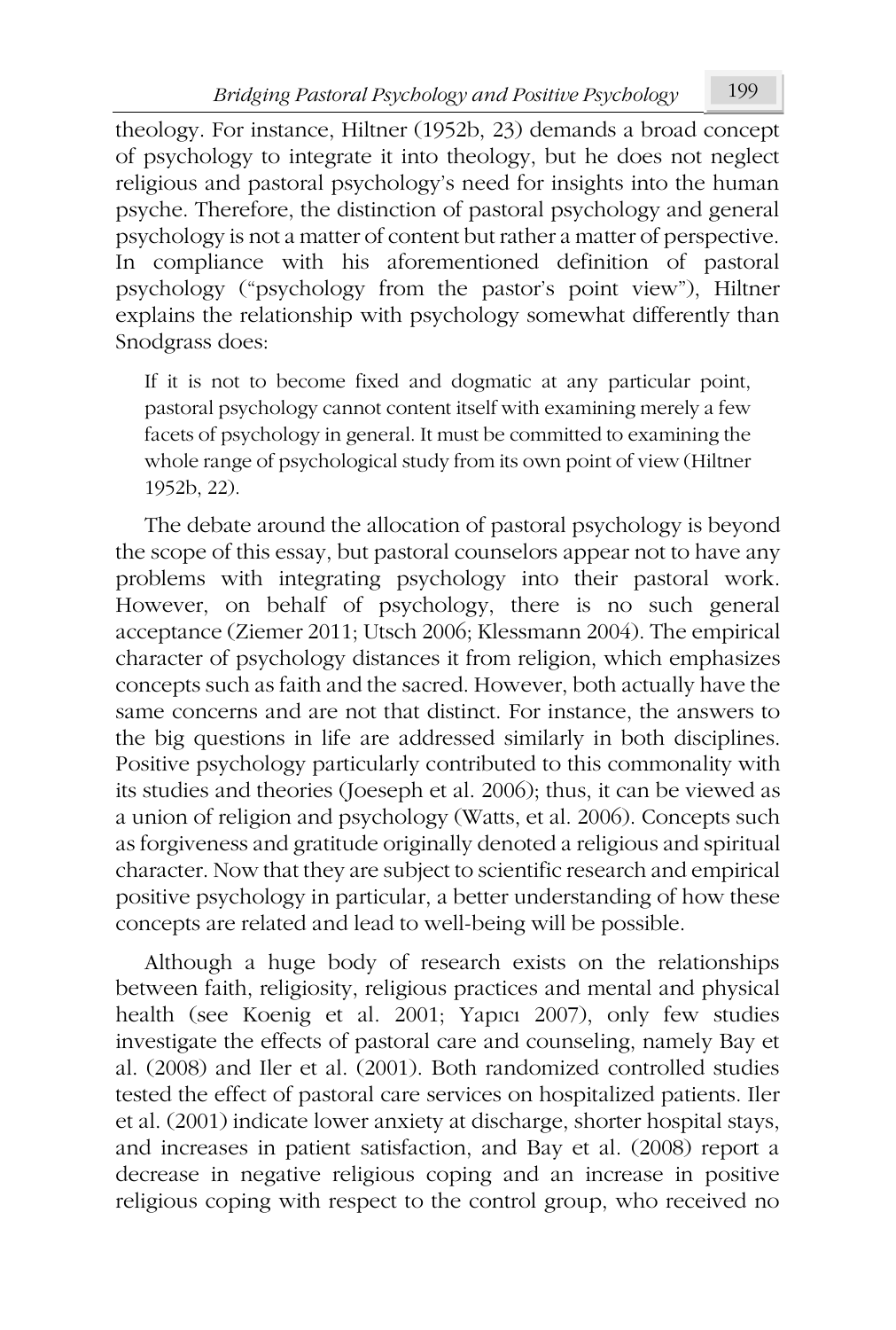chaplain visits. Certainly, with fewer data, no generalization can be made that pastoral counseling contributes to well-being. However, the above-mentioned studies suggest the possible positive effects of pastoral counseling on patients.

Absent scientific evidence, many authors propose or address an integration of theology and psychology in general and pastoral psychology and positive psychology in particular (Ziemann 2006; Söylev 2015; Strunk 1971; Capps 1977; Conn 1987; Joseph et al. 2006; Genia 2000; Helminiak 2001; Plante 2008; Slife and Reber 2012; Ting and Ng 2012; Brunsdon 2014; Withlock 1970). Ziemer (2011) claims an interdisciplinary relationship to fulfill pastoral psychology's main aim, which is to contribute to competent pastoral care: "This involves realistic and appropriate individual handling of themes and problems arising in times of sickness and crisis, conversation methods grounded in psychology and communication theory, and an ability to develop appropriate relationships in the different areas of pastoral activity" (p. 600).

Because positive psychology investigates general human virtues and strengths and pastoral psychology is concerned with recovering potentials and grounds on virtues in the counseling process (Ağılkaya Şahin 2017), a partnership would be beneficial for the practice of both. On behalf of pastoral psychology, Brunsdon (2014, 3) argues that distancing from other helping disciplines would hinder effective pastoral counseling and suggests pastoral collaboration. However, the question of how this collaboration should be realized needs attention. Crabb (1978) points to the risk that one discipline could undermine the other. Brundson (2014, 5) pleads for a theological framework because if the uniqueness of pastoral care is endangered, the risk occurs that the result of the cooperation will be something other than pastoral care. To find the right collaboration partner, Brundson (2014, 5) suggests an examination of the underlying philosophy. As elaborated in the previous section of this essay, the essentials of pastoral and positive psychology appear suitable for mutual contribution. Although Brundson (2014) appears to be correct when he prefers collaboration in terms of strategies and research findings rather than on epistemology, because pastoral work is based on theology, and positive psychology is based on human sciences. Hence, a mechanic rather than organic collaboration between pastoral and positive psychology would deliver useful outcomes for counselors of both disciplines.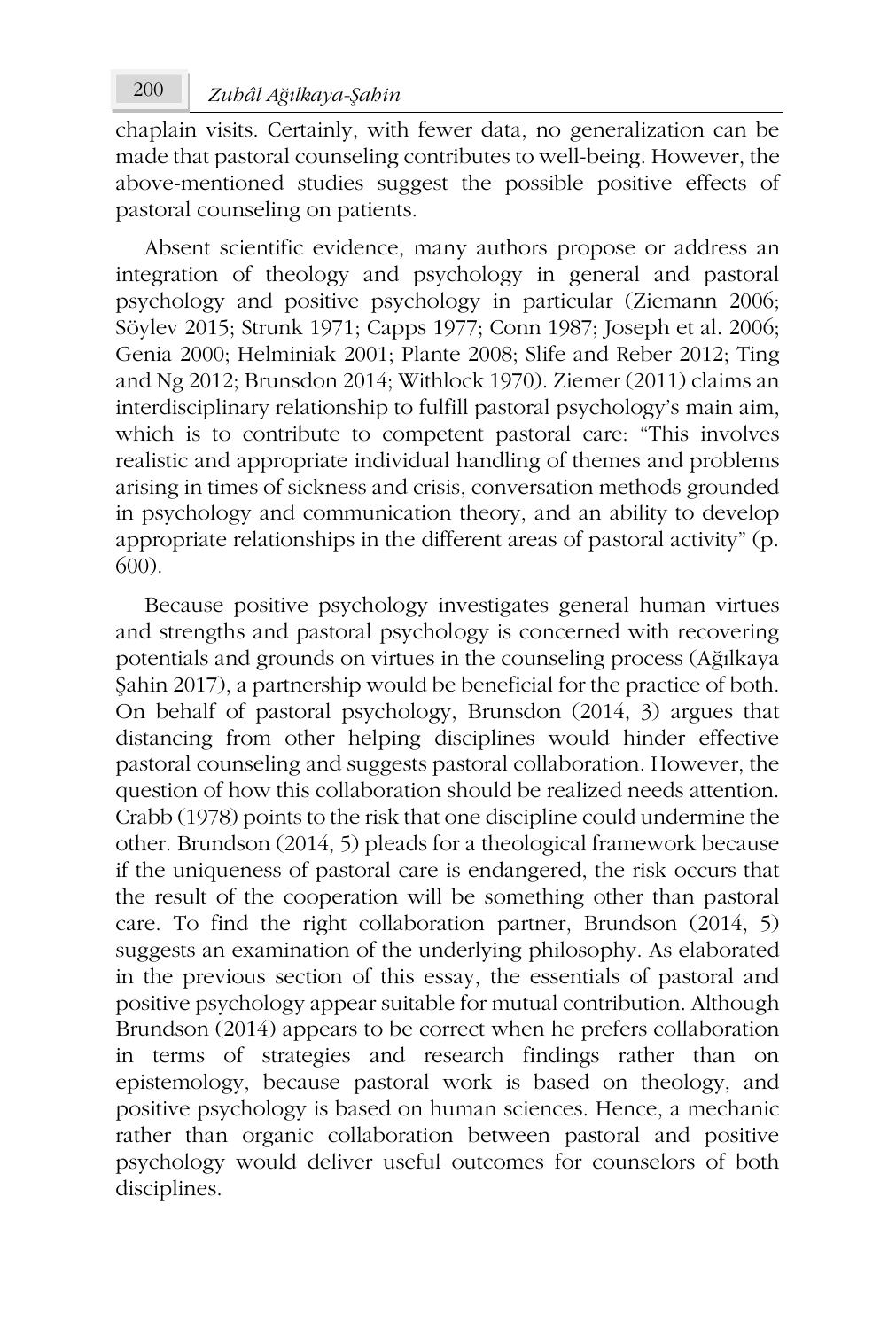Collaboration in this sense would also prevent not only the risk of undermining each other as Crabb warns but also any field overstepping its boundaries and interfering in issues special to the other. This point is true for instance in Seligman's *Authentic Happiness*, in which he engages in theological speculations. Seligman (2002, 257- 259) states clearly his naturalistic view by opposing God's role as a supernatural creator and espouses secularism. Due to the suggested positivistic presupposition, pastoral counselors must be cognizant of the potential conflicts with positive psychologists' views on theological issues.

Conversely, pastoral counselors should be aware of their role as caregivers and counselors and avoid claiming to do therapy. Although Snodgrass (n.d.) calls pastoral counselors "clinical mental health professionals" and Helminiak (2001) claims that psychotherapy and spirituality are the same, giving care and doing counseling (from a theological perspective) differs from therapy in professional clinical psychology. The consideration of spirituality in therapy is a necessity, and the claim that every therapy entails spiritual matters (Helminiak 2001; Haque 2006) can be discussed. However, this discussion is beyond the scope of this essay. After all, a relationship and collaboration would be beneficial when both sides respect mutual boundaries and expertise.

## **Conclusion**

Today, scientific research and the implementation of findings have an interdisciplinary character. Many disciplines contribute to one another, benefit from their findings, and enrich their practice. This essay suggested such collaboration between pastoral and positive psychology because both have commonalities in features, aims, and notions on certain virtues. Forgiveness, hope, and love are only some of these virtues that both disciplines integrate in their work. Whereas positive psychology examines these virtues in terms of their contribution to well-being, pastoral psychology employs them from a theological framework. Both disciplines could enrich their theories, approaches, and practice by exchanging their knowledge.

Mostly referred to as psychological knowledge for theologians, pastoral psychology has not developed its own methodology; instead, it borrows its techniques from psychology's therapeutic interventions. Psychology conversely has neglected the spiritual/religious dimension of the human. With emerging approaches and disciplines, psychology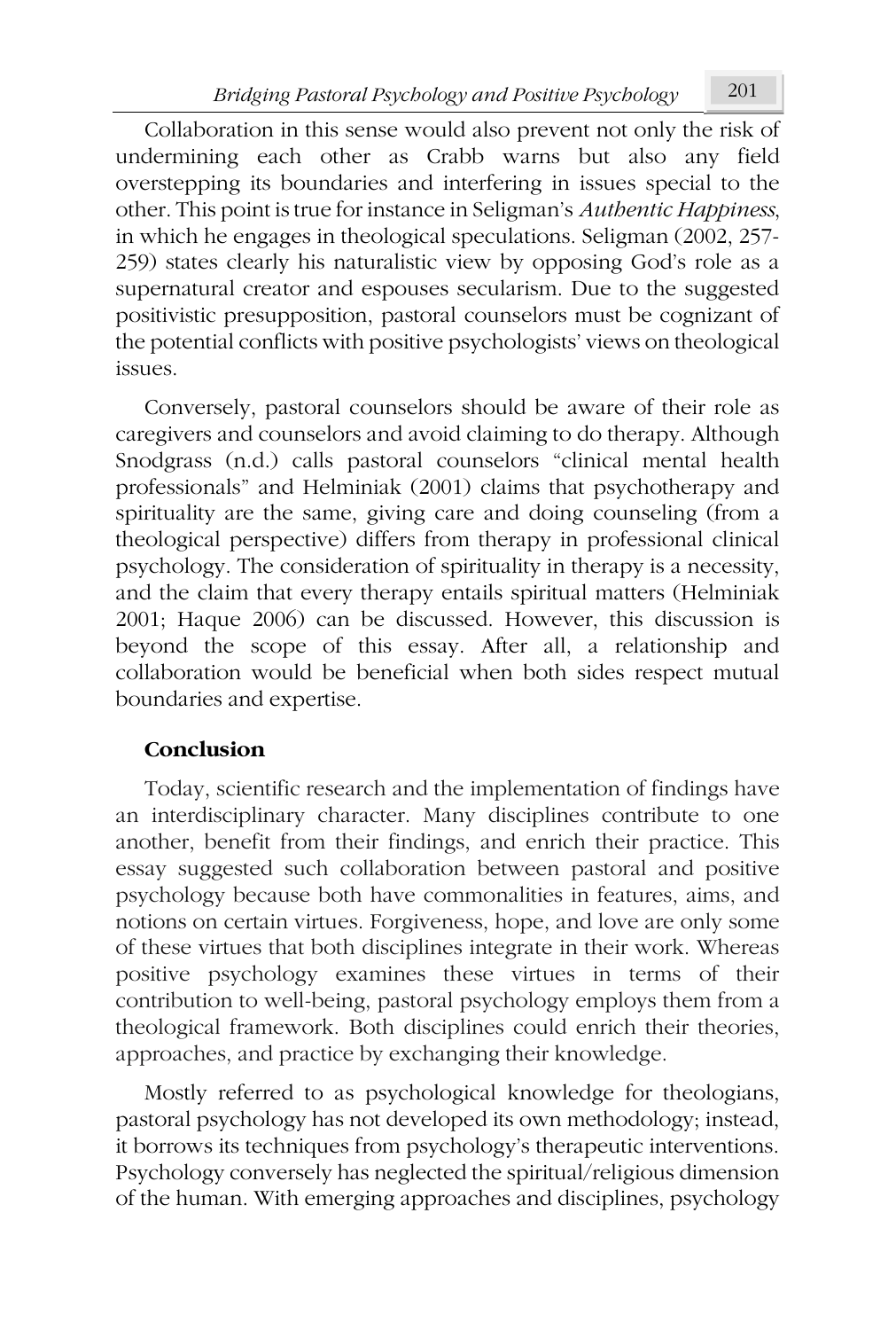managed to fill in this gap. Positive psychology is one of those disciplines. The integration of positive and pastoral approaches could serve as a holistic means of counseling people in distress not only as addressed in this essay but also as claimed by early authorities such as Jung. Whereas Jung (1932) writes, "It is high time that the pastoral counselor and the doctor of the souls reach out to each other to cope with this enormous task [to fulfill the psychic needs of today]" (p. 12). Frankl (1992) writes, "The salvation of man is through love and in love." (p. 49). Because virtues provide individual and social happiness (Ocak 2011, 81), professionals who care for people in either psychological or pastoral contexts can enhance their counseling purpose by considering these virtues contributing factors for good mental health and well-being. A functional bridge and an instrumental cooperation between pastoral and positive psychology can be such an opportunity. The practice and theory of positive psychology can serve as a useful tool when practicing pastoral psychology. Hence, pastoral psychology does not offer special techniques or methods but rather adopts psychological intervention methods. The similar backgrounds, commonalities in features and aims, and emphasis on virtues and values for a better and happier life in pastoral psychology and positive psychology appear to provide the necessary foundation for a fruitful cooperation in supporting people in distress.

### **DISCLOSURE STATEMENT**

No potential conflict of interest was reported by the author.

### **REFERENCES**

- Ağılkaya-Şahin, Zuhal. 2017. *Manevi Bakım ve Danışmanlık*. Istanbul: Marmara Akademi Yayınları.
- ———. 2018. "Das Konzept der Hoffnung und Hoffnungslosigkeit in der islamischen Seelsorge." In *Grundbegriffe der Islamischen Seelsorge*, edited by M. Abdallah, T. Badawia, and G. Erdem, Stuttgart: Grünewald (in press).
- Arnau, Randolph, David Rosen, John Finch, Jamie Rhudy, and Vincent Fortunato. 2007. "Longitudinal Effects of Hope on Depression and Anxiety: A Latent Variable Analysis." *Journal of Personality* 75 (1): 43-63. https://doi.org/10.1111/j.1467-6494.2006.00432.x.
- Bandura, Albert. 1989. *Social Foundation of Thoughts and Action*. Englewood Cliffs, NJ: Prentice-Hall.
- Bannink, Fredrike. 2017. *201 Pozitif Psikoloji Uygulaması*. Istanbul: Üsküdar Üniversitesi Yayınları.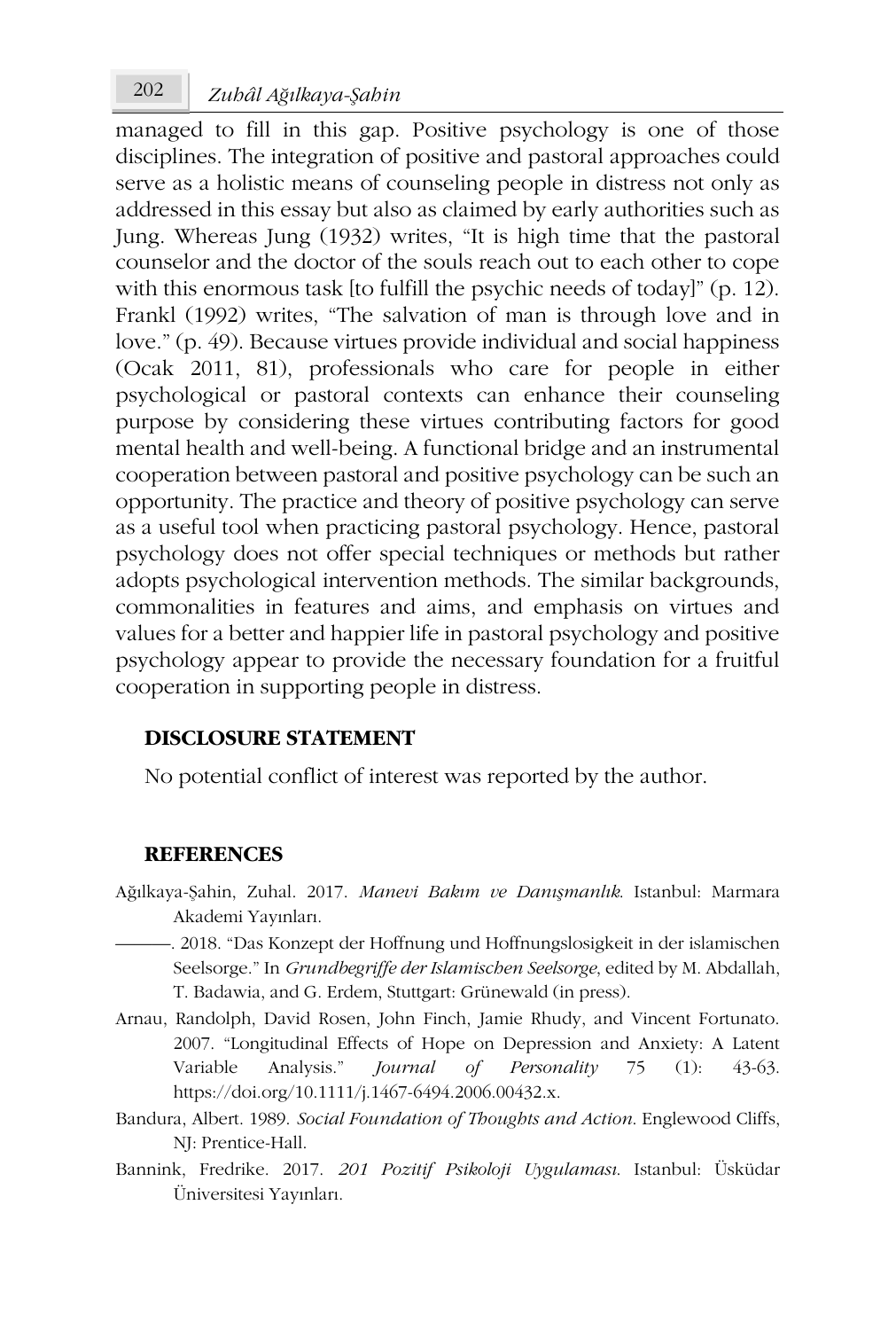- Bay, Paul, Daniel Beckman, James Trippi, Richard Gunderman, and Colin Terry. 2008. "The Effect of Pastoral Care Services on Anxiety, Depression, Hope, Religious Coping, and Religious Problem Solving Styles: A Randomized Controlled Study." *Journal of Religion and Health* 47 (1): 57-69. https://doi.org/10.1007/s10943-007-9131-4.
- Beck, Richard. 1994. "Encouragement as a Vehicle to Empowerment in Counseling: An Existential Perspective." *Journal of Rehabilitation* 60 (3): 6-11.
- Bloch, Eernst. 1995. *The Principle of Hope*. Cambridge, MA: MIT Press.
- Brandsma, Jeffrey. 1982. "Forgiveness: A Dynamic, Theological and Therapeutic Analysis." *Pastoral Psychology* 31 (1): 40-50. https://doi.org/10.1007/BF01744463.
- Britzman, Mark, and Ann Henkin. 1992. "Wellness and Personality Priorities: The Utilization of Adlerian Encouragement Strategies." *Individual Psychology* 48 (2): 194-202.
- Brunsdon, Alfred R. 2014. "A Three Musketeering Approach to Pastoral Care: Reflections on Collaboration between Pastoral Care, Narrative Therapy and Positive Psychology." *Verbum et Ecclesia* 35 (1): 1-9. https://doi.org/10.4102/ve.v35i1.865.
- Bunston, Terry, Deborah Mings, Andrea Mackie, and Diane Jones. 1996. "Facilitating Hopefulness: The Determinants of Hope." *Journal of Psychosocial Oncology* 13 (4): 79-103. https://doi.org/10.1300/J077V13N04\_05.
- Calvin, Jean. 1953. *Institutes of the Christian Religion*. Translated by Henry Beveridge. London: James Clarke & Co.
- van Cappellen, Patty, Maria Toth-Gauthier, Vassilis Saroglou, and Barbara Fredrickson. 2016. "Religion and Well-Being: The Mediating Role of Positive Emotions." *Journal of Happiness Studies* 17: 489-505. https://doi.org/10.1007/s10902-014- 9605-5.
- Capps, Donald. 1977. "Pastoral Care and Psychology of Religion: Toward a New Alliance." *Pastoral Psychology* 26 (3): 187-200. https://doi.org/10.1007/BF01759741.
	- ———*.* 1995. *Agents of Hope: A Pastoral Psychology*. Eugen: Wipf & Stock.
- Carns, Michael, and Ann Carns. 1998. "A Review of the Professional Literature Concerning the Consistency of the Definition and Application of Adlerian Encouragement." *Journal of Individual Psychology* 54 (1): 72-89.
- Carrigan, Robert. 1976. "Where Has Hope Gone? Toward and Understanding of Hope in Pastoral Care." *Pastoral Psychology* 25 (1): 39-53. https://doi.org/10.1007/BF01761146.
- Cheavens, Jennifer, and Amber Gum. 2010. "From Here to Where You Want to Be: Building the Bridges with Hope Therapy in a Case of Major Depression." In *Happiness, Healing, Enhancement: Your Casebook Collection for Applying Positive Psychology in Therapy*, edited by George W. Burns, 51-63. Hoboken, NJ: Wiley & Sons.
- Cheston, Sharon. 2000. "Spirituality of Encouragement." *Individual Psychology* 56 (3):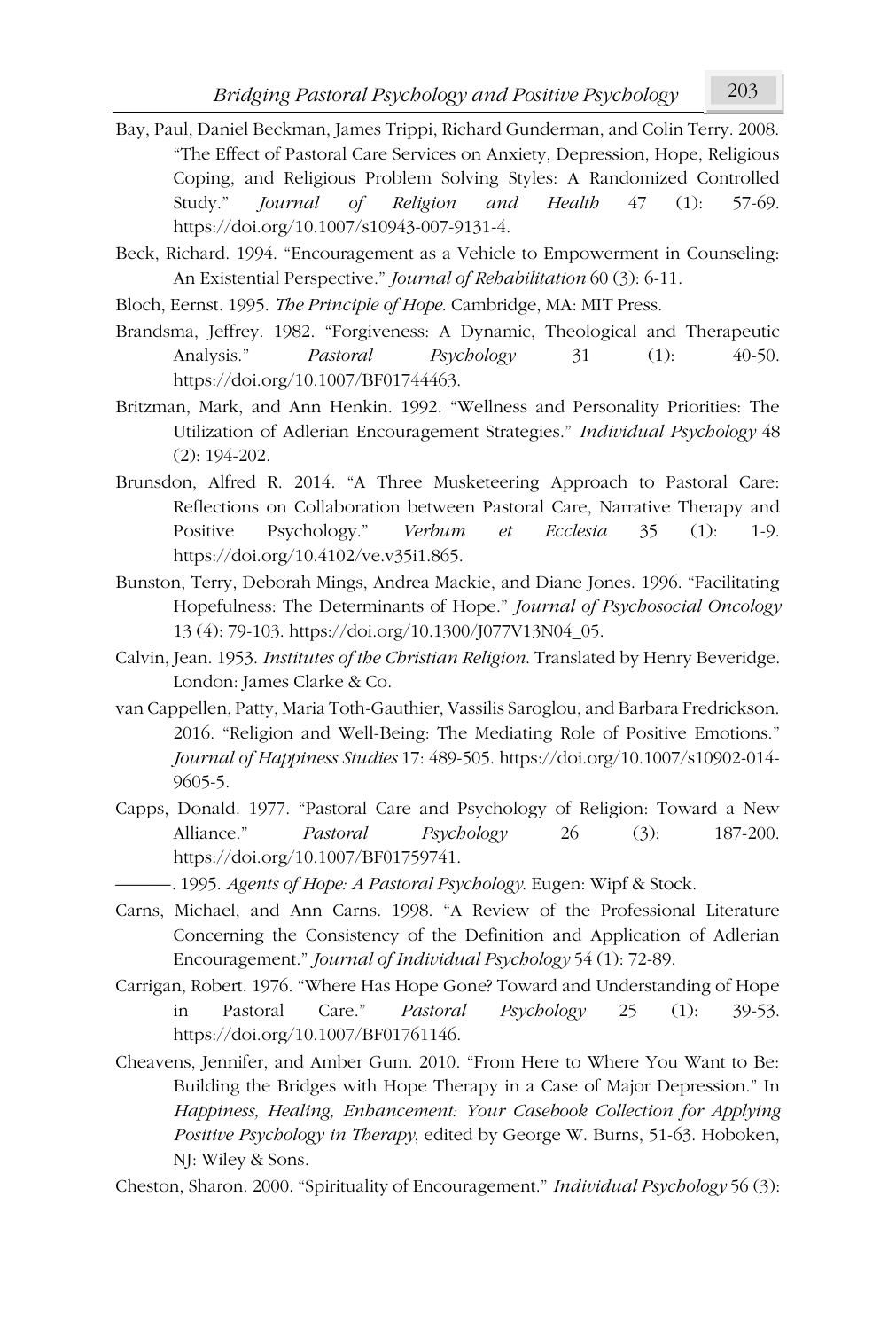296-304.

Clinebell, Howard. 1971. *Modelle beratender Seelsorge*. München: Kaiser.

- ———*.* 1979. *Growth Counseling*. Nashville, TN: Abingdon Press.
- ———*.* 1981. *Contemporary Growth Therapies: Resources for Actualizing Human Wholeness.* Nashville, TN: Abingdon Press.
- Conn, Walter. 1987. "Pastoral Counseling for Self-Transcendence: The Integration of Psychology and Theology." *Pastoral Psychology* 36 (1): 29-48. https://doi.org/10.1007/BF01719045.
- Crabb, Larry. 1978. *Effective Biblical Counseling*. Michigan: Zondervan.
- Csikszentmihalyi, Mihaly. 2011. *Flow: The Psychology of Optimal Experience*. New York: Harper & Ross.
- Curran, Charles. 1959. "A Catholic Psychologist Looks at Pastoral Counseling." *Pastoral Psychology* 10: 21-28. https://doi.org/10.1007/BF01741077.
- Davidson Jr., Charles. 1999. "A Theory of Natural Change Revisited: Theology, Psychology, and Pastoral Counseling." *Pastoral Psychology* 47 (6): 425-437. https://doi.org/10.1023/A:1021311714863.
- Denton, Wallace. 1964. "Hope and Its Relevance to Pastoral Counseling." *Pastoral Psychology* 15 (1): 31-35. https://doi.org/10.1007/BF01786074.
- Diener, Ed, Ed Sandvik, and William Pavot. 2009. "Happiness is the Frequency, not the Intensity of Positive Versus Negative Affect." In *Assessing Well-Being*, edited by Ed Diener, 213-231. Dordrecht: Springer. https://doi.org/10.1007/978-90-481- 2354-4\_10.
- Enright, Robert, and Catherine Coyle. 1998. "Researching the Process Model of Forgiveness within Psychological Interventions." In *Dimensions of Forgiveness,* edited by Everett Worthington, Jr., 139-161. Pennsylvania: Templeton Foundation Press.
- Enright, Robert, and Richard Fitzgibbons. 2000. *Helping Clients Forgive: An Empirical Guide for Resolving Anger and Restoring Hope*. Washington, DC: American Psychological Association. https://doi.org/10.1037/10381-000.
- Ergün-Başak, Bircan, and Esra Ceyan. 2011. "Psikolojik Danışman İlişkisinde Adler Yaklaşımına Göre Cesaretlendirme." *Türk Psikolojik Danışma ve Rehberlik Dergisi* 4 (35): 92-101.
- Ergüner-Tekinalp, Bengü. 2016. "Adleryan Kuramın Pozitif Psikoloji Bağlamında Değerlendirilmesi." *The Journal of Happiness & Well-Being* 4 (1): 34-49.
- Faller, George. 2001. "Positive Psychology: A Paradigm Shift." *Journal of Pastoral Counseling* 36: 7-20.
- Fava, Giovanni A., and Chiara Ruini. 2003. "Development and Characteristics of a Well-Being Enhancing Psychotherapeutic Strategy: Well-Being Therapy." *Journal of Behavioral Therapy and Experimental Psychology* 34: 45-63. https://doi.org/10.1016/S0005-7916(03)00019-3.
- Frankl, Viktor. 1992. *Man's Search for Meaning*. Boston: Beacon Press.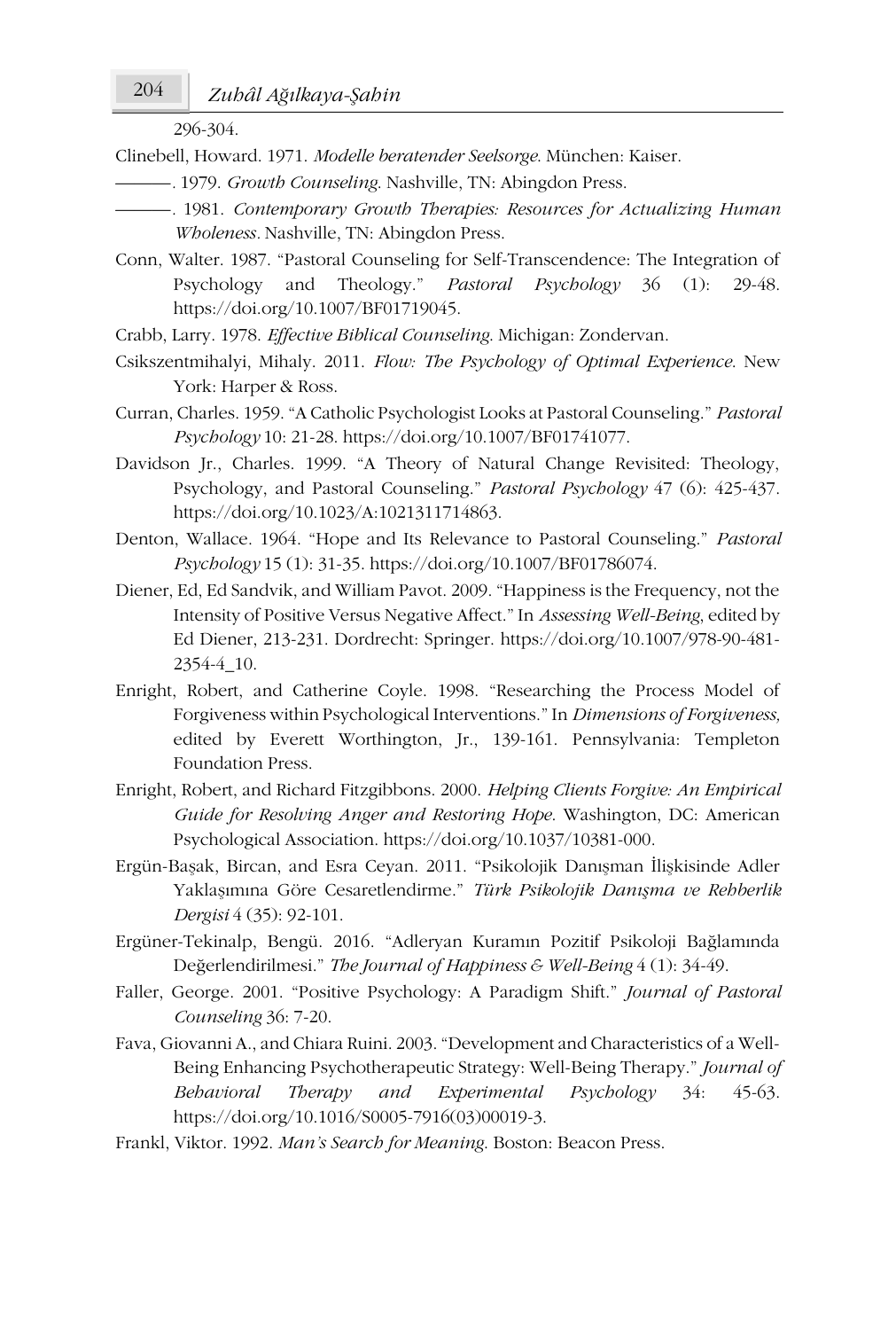- Fredrickson, Barbara. 2000. "Extracting Meaning from Past Affective Experiences: The Importance of Peaks, Ends, and Specific Emotions." *Cognition and Emotion* 14: 577-606. https://doi.org/10.1080/026999300402808.
	- ———*.* 2013. *Love 2.0: How Our Supreme Emotion Affects Everything We Feel, Think, Do and Become*. New York: Hudson Street.
- Fromm, Erich. n.d. *Revolution der Hoffnung*. Accessed August 1, 2018. http://www.irwish.de/PDF/Fromm/Fromm-Revolution\_der\_Hoffnung.pdf.
- Gable, Shelly, and Jonathan Haidt. 2005. "What (and Why) Is Positive Psychology?." *Review of General Psychology* 9 (2): 103-110. http://dx.doi.org/10.1037/1089- 2680.9.2.103.
- van der Geest, Hans. 1981. *Unter vier Augen*. Zürich: Theologischer.
- Genia, Vicky. 2000. "Religious Issues in Secularly Based Psychotherapy." *Counseling and Values* 44 (3): 213-221. https://doi.org/10.1002/j.2161- 007X.2000.tb00173.x.
- Gerdes, Karen, Elizabeth Segal, Kelly Jackson, and Jennifer Mullins. 2011. "Teaching Empathy: A Framework Rooted in Social Cognitive Neurosciences and Social Justice." *Journal of Social Work Education* 47 (1): 109-131. https://doi.org/10.5175/JSWE.2011.200900085.
- Gerkin, Charles. 1984. *The Living Human Document. Re-Visioning Pastoral Counseling in a Hermeneutical Mode*. Nashville: Abingdon.
- Haidt, Jonathan. 2003. "The Moral Emotions." In *Handbook of Affective Sciences*, edited by Richard Davidson, Klaus Scherer, and Hill Goldsmith, 852-870. Oxford: Oxford University Press.
- Hamman, Jaco. 2012. "Revisiting Forgiveness as a Pastoral Theological "Problem"." *Pastoral Psychology* 61: 435-450. https://doi.org/10.1007/s11089-012-0435-2.
- Haque, Amber. 2006. "Soul Searching: Bearing Witness, Psychotherapeutically to One God." *Psychoanalytic Perspectives*  $4$  (1): 49-58. https://doi.org/10.1080/1551806X.2006.10472971.
- Helminiak, Daniel. 2001. "Treating Spiritual Issues in Secular Psychotherapy." *Counseling and Values* 45: 163-189. https://doi.org/10.1002/j.2161- 007X.2001.tb00196.x.
- Hill, Wayne, and Paul Mullen. 2000. "Contexts for Understanding Forgiveness and Repentance as Discovery: A Pastoral Care Perspective." *Journal of Pastoral Care* 54 (3): 287-296. https://doi.org/10.1177/002234090005400306.
- Hiltner, Seward. 1950a. "Mr. Hiltner Accepts." *Pastoral Psychology* 1 (4): 5-8.
- ———*.* 1950b. "The Meaning of Pastoral Psychology." *Pastoral Psychology* 1 (4): 7-8. https://doi.org/10.1007/BF01744003.
- ———*.* 1952a. "Pastoral Psychology and Pastoral Care." *Pastoral Psychology* 3 (9): 45- 55. https://doi.org/10.1007/BF01769087.
- ———*.* 1952b. "Pastoral Psychology and Pastoral Counseling." *Pastoral Psychology* 3 (8): 22-28.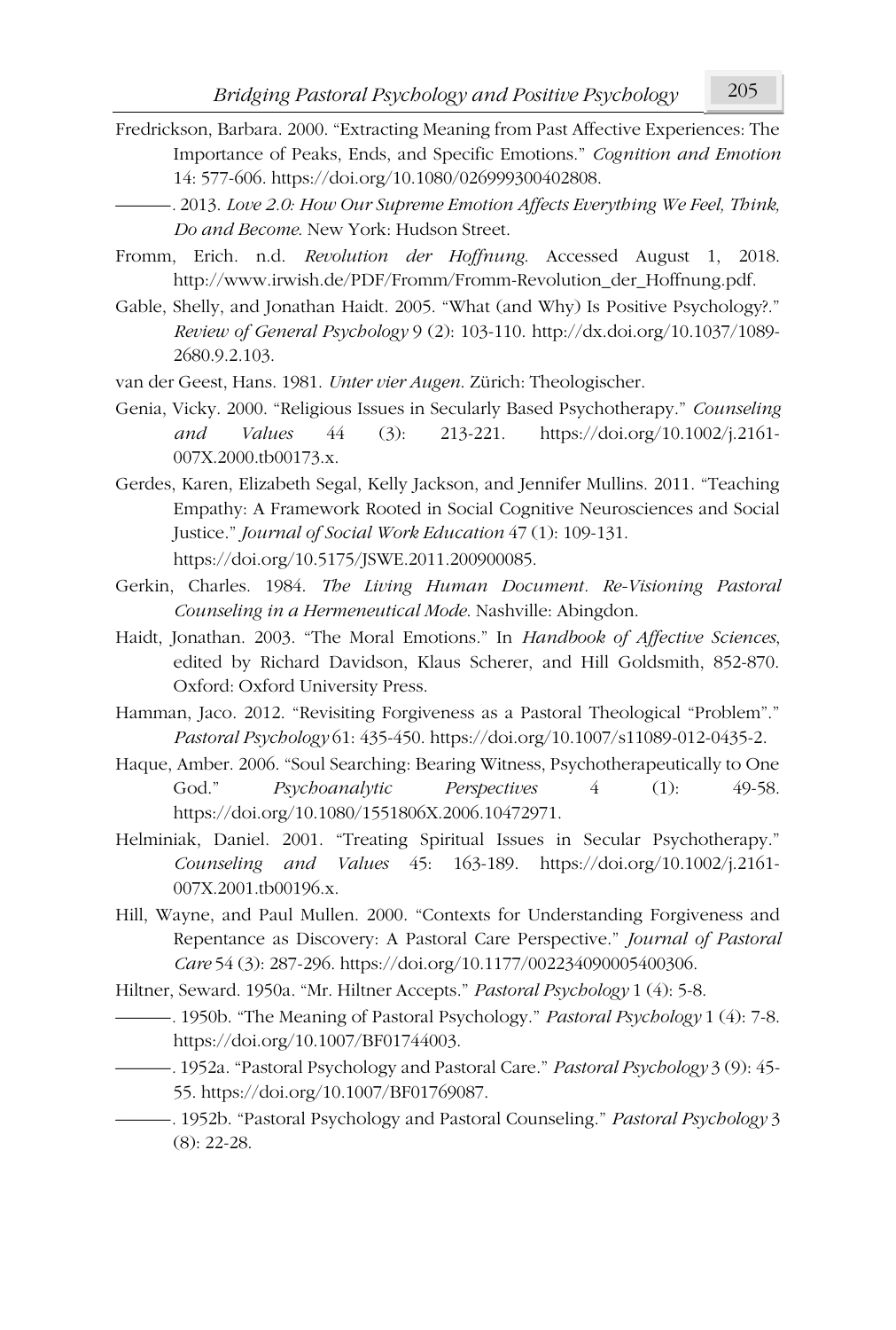- Hui, Eadoin, and Daphne Ho. 2004. "Forgiveness in the Context of Developmental Guidance: Implementation and Evaluation." *British Journal of Guidance & Counselling* 32 (4): 477-492. https://doi.org/10.1080/03069880412331303286.
- Husain, Syed. 2005. "The Experience of Bosnia-Herzegovina: Psychosocial Consequences of War Atrocities on Children." In *Disaster and Mental Health*, edited by Juan Lopez-Ibor, George Christodoulou, Mario Maj, Norman Sartorius, and Ahmed Okasha, 239-246. New York: Wiley & Sons. https://doi.org/10.1002/047002125X.ch17.
- Iler, Wiliam, Don Obenshain, and Mary Camac. 2001. "The Impact of Daily Visits from Chaplains on Patients with Chronic Obstructive Pulmonary Disease (COPD): A Pilot Study." *Chaplaincy Today* 17 (1): 5-9. https://doi.org/10.1080/10999183.2001.10767153.
- Joseph, Stephen, Alex Linley, and John Maltby. 2006. "Positive Psychology, Religion, and Spirituality." *Mental Health, Religion & Culture* 9 (3): 209-212. https://doi.org/10.1080/13694670600615227.
- Jung, Carl Gustav. 1932. *Die Beziehung der Psychotherapie zur Seelsorge*. Zürich: Rascher.
- Kahneman, Daniel. 1999. "Objective Happiness." In *Well-Being: The Foundation of Hedonic Psychology*, edited by Daniel Kahneman, Ed Diener, and Norbert Schwarz, 3-25. New York: Russell Sage Foundation.
- Kara, Elif. 2009. "Dini ve Psikolojik Açıdan Bağışlayıcılığın Terapötik Değeri." *Uluslararası Sosyal Araştırmalar Dergisi* 2 (8): 222-229.
- Kasapoğlu, Abdurrahman. 2005. "Kur'an'a Göre Umutsuzluk-İnkâr İlişkisi." *Tabula Rasa* 5 (14): 129-149.
- Kempe, Hendrick. 2007. "The Tension between Psychology and Theology: An Anthropological Solution." In *Psychology & Christian Integration: Seminal Works that Shaped the Movement*, edited by Daryl Stevenson, Brian Eck, and Peter Hill, 68-74. Illinois: CAPS International.
- Keyes, Corey. 2003. "Complete Mental Health: An agenda for the 21<sup>st</sup> Century." In *Flourishing: Positive Psychology and the Life Well-Lived*, edited by Corel Keyes and Jonathan Haidt, 185-204. Washington, DC: American Psychological Association. https://doi.org/10.1037/10594-000.
- Kinghorn, Warren. 2013. "'Hope that is seen is no hope at all:' Theological construction of hope in psychotherapy." *Bulletin of the Menninger Clinic* 77 (4): 369-394. https://doi.org/10.1521/bumc.2013.77.4.369.
- Klessmann, Michael. 2004. *Pastoralpsychologie*. Neukirchen-Vluyn: Neukirchener.
- ———*.* 2010. *Seelsorge*. Neukirchen-Vluyn: Neukirchener.
- Koenig, Harold, Michael McCullough, and Verna Carson. 2001. *Handbook of Religion and Health*. New York: Oxford University Press.
- Koenig, Harold. 2012. "Religion, Spirituality, and Health: The Research and Clinical Implications." *International Scholarly Research Notice Psychiatry*. 1-33.
- Kollar, Charles. 1997. *Solution-Focused Pastoral Counseling. An Effective Short-Term Approach for Getting People Back on Track*. Grand Rapids: Zondervan.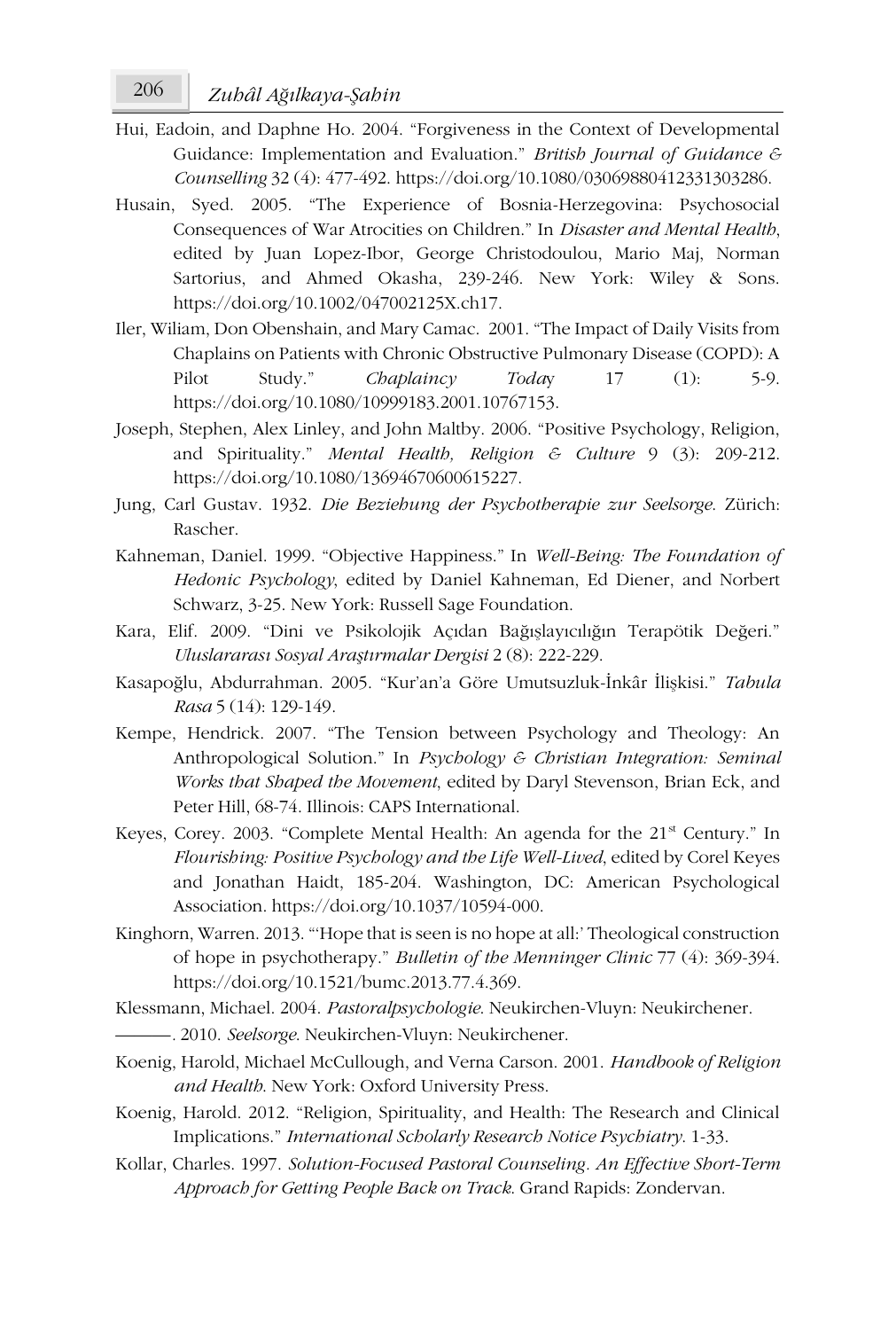- 
- Köse, Ali. 2006. "Psikoloji ve Din: Bir Dargın Bir Barışık Kardeşler." *İslâmî Araştırmalar Dergisi* 19 (3): I-II.
- Kugelmann, Robert. 2016. *Pastoral Counseling between Psychology and Religion*. Accessed August 13, 2018. http://blogs.luc.edu/ips/files/2016/03/Pastoralpsychology-history-for-LUC-03-21.pdf.
- Kumar, Satish, and Teenu Nandal. 2015. "Forgiveness, Faith and Health Connection." *International Journal of Education & Management Studies* 5 (4): 310-314.
- Kunzendorf, Robert, and Franz Buker. 2008. "Does Existential Meaning Require Hope, or is Interest Enough?" *Imagination, Cognition and Personality* 27 (3): 233- 243. https://doi.org/10.2190/IC.27.3.c.
- Kwan, Simon. 2010. "Interrogating 'Hope' The Pastoral Theology of Hope and Positive Psychology." *International Journal of Theology* 14 (1): 47-67. https://doi.org/10.1515/ijpt.2010.5.
- Lazarus, Arnold. 1980. "Toward Delineating Some Causes of Change in Psychotherapy." *Professional Psychology* 11: 863-870. https://doi.org/10.1037/0735-7028.11.6.863.
- Lester, Andrew. 1995. *Hope in Pastoral Care and Counseling*. Louisville: Westminster John Knox.
- Levi, Ofir, Ronit Liechtentritt, and Riki Savaraya. 2012. "Posttraumatic Stress Disorder Patients Experiences of Hope." *Qualitative Health Research* 22 (12): 1672-1684. https://doi.org/10.1177/1049732312458184.
- Lewis, Janet. 2005. "Forgiveness and Psychotherapy: The Prepersonal, the Personal, and the Transpersonal." *The Journal of Transpersonal Psychology* 37 (2): 124- 142.
- Luthans, Fred, and Susan Jensen. 2002. "Hope: A New Positive Strength for Human Resource Development." *Human Resource Development Review* 3 (1): 304-322. https://doi.org/10.1177/1534484302013003.
- Maltby, John, and Liz Day. 2004. "Forgiveness and Defense Style." *The Journal of Genetic Psychology* 165: 99-109. https://doi.org/10.3200/GNTP.165.1.99-112.
- McCullough, Michael, and Everett Worthington, Jr. 1999. "Religion and Forgiving Personality." *Journal of Personality* 67 (6): 1141-1164. https://doi.org/10.1111/1467-6494.00085.
- McGreer, Victoria. 2004. "The Art of Good Hope." *The Annals of the American Academy of Political and Social Science* 592: 27-100. https://doi.org/10.1177/0002716203261781.
- Meissner, W. 1973. "Notes on the Psychology of Hope." *Journal of Religion and Health* 12: 120-139. https://doi.org/10.1007/BF01532554.
- Menninger, Karl. 1959. "The Academic Lecture on Hope." *American Journal of Psychiatry* 109: 481-491. https://doi.org/10.1176/ajp.116.6.481.
- Meredith, Cameron, and Timothy Ewans. 1990. "Encouragement in the Family." *Individual Psychology* 46 (2): 187-192.
- Miles, Al. 2000. *Domestic Violence: What Every Pastor Needs to Know*. Minneapolis: Fortress Press.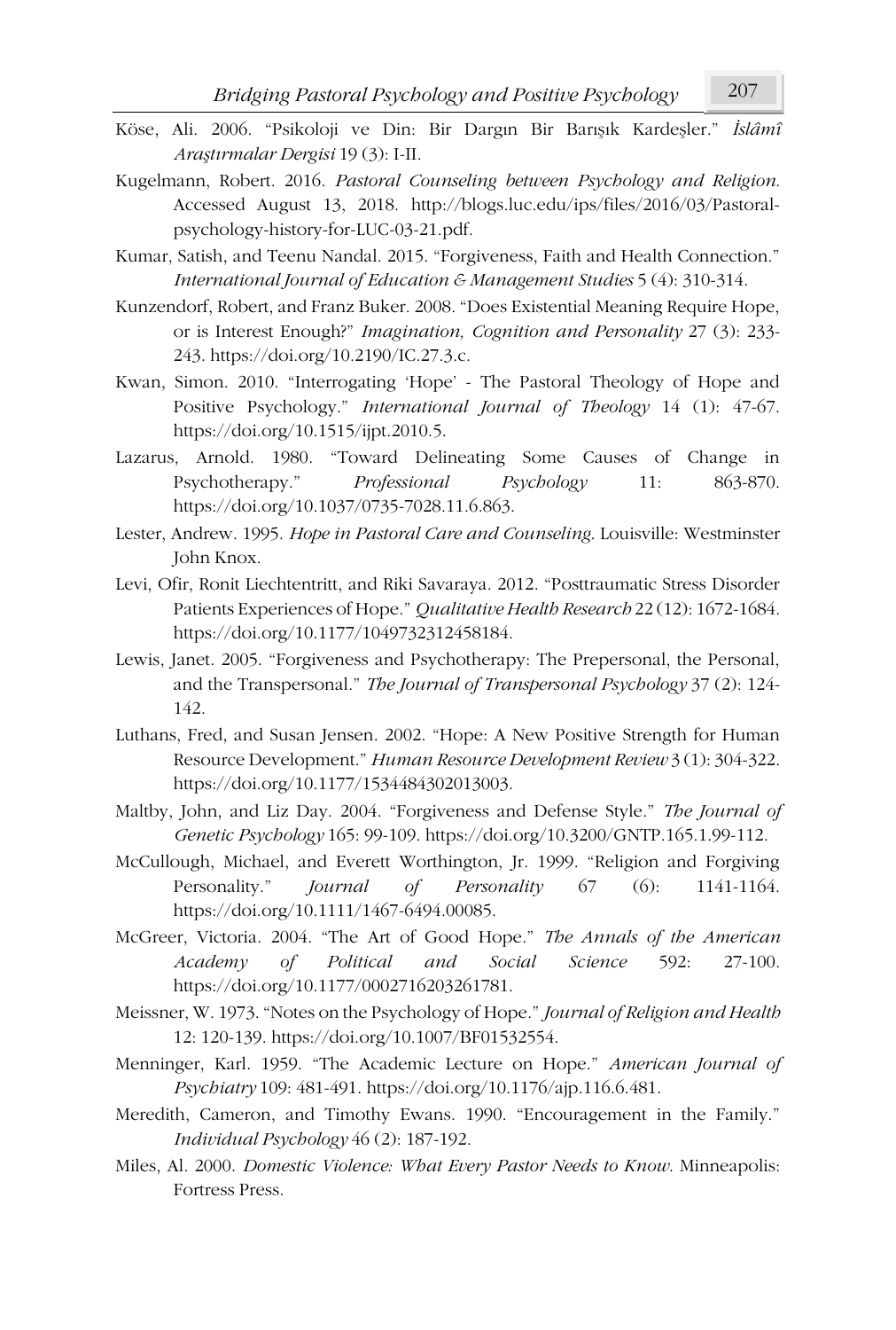*Zuhâl A* 208 *ğılkaya-Şahin*

Mueller, Joan. 1998. *Is Forgiveness Possible?.* Collegeville: Liturgical Press.

- Mullet, Etienne, and Fabiola Azar. 2009. "Apologies, Repentance, and Forgiveness: A Muslim-Christian Comparison." *International Journal of Psychology of Religion* 19 (4): 275-285. https://doi.org/10.1080/10508610903146274.
- Nidetzky, Werner. 1990. "Allgemeine Ziele der seelsorgerlichen Beratung und Begleitung." In *Beraten und Begleiten - Handbuch für das seelsorgliche Gespraech*, edited by Konrad Baumgartner and Wunnibald Müller, 51-60. Freiburg, Herder.
- Ocak, Hasan. 2011. "Bir Ahlak Felsefesi Problemi Olarak Erdem Kavramına Yüklenen Anlamın İlkçağ'dan Ortaçağ'a Evrimi." *FLSF* 11: 70-101.
- Paloutzian, Ray, and Crystal Park. 2005. *Handbook of the Psychology of Religion and Spirituality*. New York: Guilford Press.
- Pareek, S., and N. Mathur. 2013. "Theoretical and Practical Vision on Forgiveness: A Systematic Review of Ancient and Contemporary Literature." *Indian Journal of Positive Psychology* 4 (3): 434-442.
- Pitsounis, Nickolaos, and Paul Dixon. 1988. "Encouragement versus Praise: Improving Productivity of the Mentally Retarded." *Individual Psychology* 44 (4): 507-512.
- Plante, Thomas. 2008. "What Do the Spiritual and Religious Traditions Offer the Practicing Psychologist?." *Pastoral Psychology* 56: 429-444. http://dx.doi.org/10.1007/s11089-008-0119-0.
- Pruyser, Paul. 1963. "Phenomenology and Dynamics of Hoping." *Journal of the Scientific Study on Religion* 3 (1): 87-96. https://doi.org/10.2307/1385009.
- Richardson, Robert. 2000. "Where There is Hope, There is Life: Toward a Biology of Hope." *The Journal of Pastoral Care* 1 (54): 75-83. https://doi.org/10.1177/002234090005400109.
- Rogers, Carl. 1950. "Why Pastoral Psychology-An Editorial." *Pastoral Psychology* 1 (1): 5-6. https://doi.org/10.1007/BF01843703.
- Rye, Mark. 2005. "The Religious Path toward Forgiveness." *Mental Health, Religion & Culture* 8 (3): 205-215. https://doi.org/10.1080/13694670500138882.
- Schmid, P. F. P. 1990. "Personenzentrierte seelsorgerliche Beratung und Begleitung im Einzelgespraech." In *Beraten und Begleiten - Handbuch für das seelsorgliche Gespraech*, edited by Konrad Baumgartner and Winnibald Müller, 74-82. Freiburg: Herder, 1990.
- Schnabl Schweitzer, Carol. 2010. "For-giving and Forgiving: Process and Practice in Pastoral Care." *Pastoral Psychology* 59: 829-842. https://doi.org/10.1007/s11089-010-0293-8.
- Seligman, Martin, and Mihaly Csikszentmihalyi. 2000. "Positive Psychology: An Introduction." *American Psychologist* 55 (1): 5-14. http://dx.doi.org/10.1037/0003-066X.55.1.5.
- Seligman, Martin. 1992. *Helplessness: On Depression, Development, and Death*. New York: Freeman.
	- ———. 2002. *Authentic Happiness*. New York: Free Press.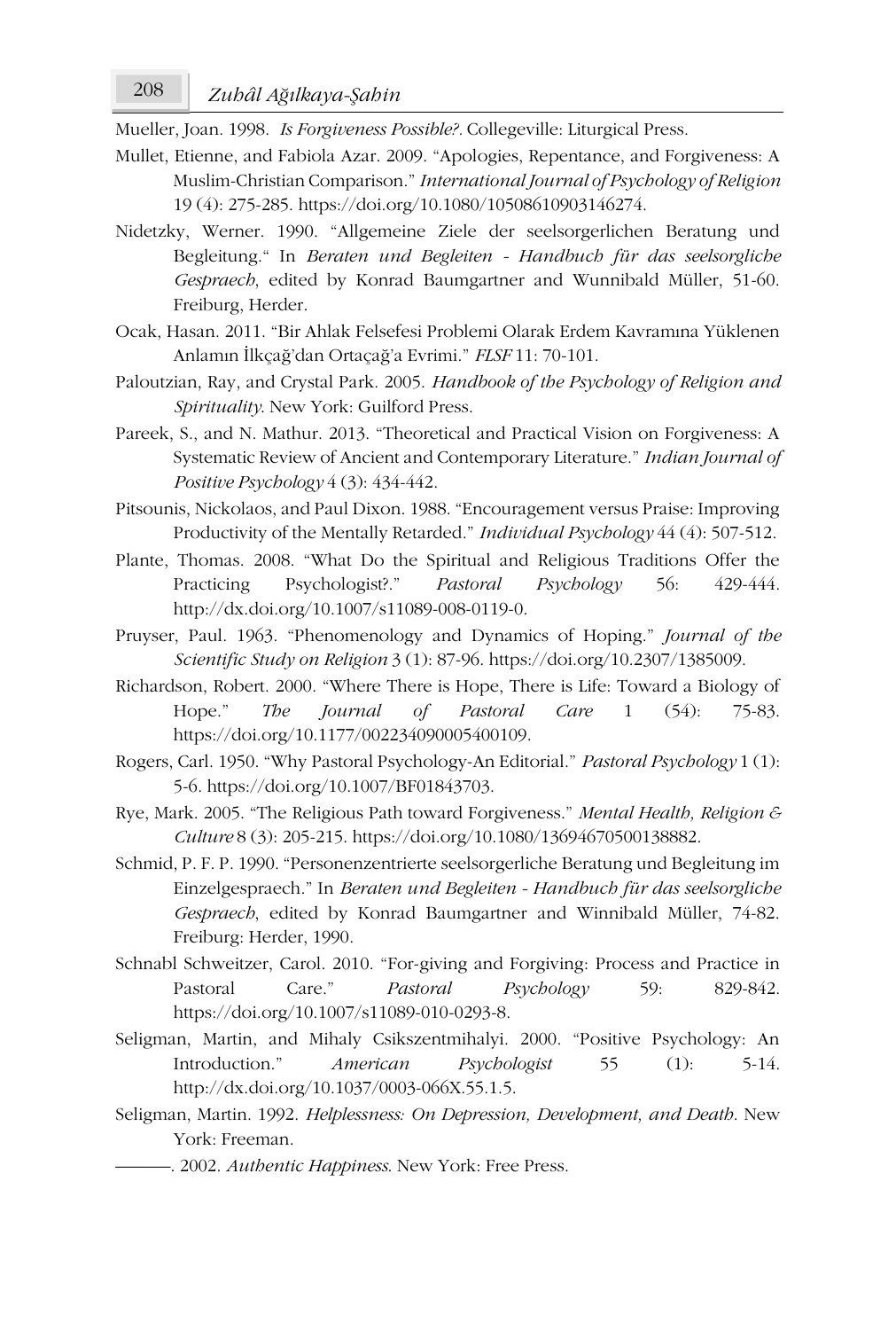- Sheldon, Kennon, and Laura King. 2001. "Why Positive Psychology Is Necessary." *American Psychologist* 56 (3): 216-217. http://dx.doi.org/10.1037/0003- 066X.56.3.216.
- Slife, Brent, and Jeffrey Reber. 2012. "Conceptualizing Religious Practices in Psychological Research: Problems and Prospects." *Pastoral Psychology* 61: 735- 746. https://doi.org/10.1007/s11089-011-0397-9.
- Smith, Nicholas. 2005. "Hope and Critical Theory." *Critical Horizons* 6: 45-62. https://doi.org/10.1163/156851605775009528.
- Snodgrass, Jill. n.d. "Why Pastoral Counseling." https://www.aapc.org/page/WhyPastoral. Accessed August 13, 2018.

———*.* 2007. "From Rogers to Clinebell: Exploring the History of Pastoral Psychology." *Pastoral Psychology* 54: 513-525.

———*.* 2015. "Pastoral Counseling: A Discipline of Unity amid Diversity." In *Understanding Pastoral Counseling*, edited by Elizabeth Maynard and Jill Snodgrass, 1-15. New York: Springer.

- Snyder, Charles. 2002. "Hope Theory: Rainbows in the Mind." *Psychological Inquiry* 13 (4): 249-275. http://dx.doi.org/10.1207/S15327965PLI1304\_01.
- Snyder, Charles, David Sigmon, and David Feldman. 2002. "Hope for the Sacred and Vice Versa: Positive Goal-Directed Thinking and Religion." *Religion and Psychology* 13 (3): 234-238.
- Söylev, Ömer Faruk. 2015. "Psikolojik Yardım Hizmetleri Bağlamında Türkiye'de Dini Danışma ve Rehberlik." *İslam Medeniyeti Araştırmaları Dergisi* 1 (2): 287-308. https://doi.org/10.20486/imad.86573.
- Stollberg, Dietrich. 1969. *Therapeutische Seelsorge*. München: Kaiser.
	- ———*.* 1978. *Wahrnehmen und Annehmen: Seelsorge in Theorie und Praxis*. Gütersloh: Mohn.
- Stone, Howard, and Andrew Lester. 2001. "Hope and Possibility. Envisioning the Future in Pastoral Conversation." *The Journal of Pastoral Care* 55 (3): 259-269. https://doi.org/10.1177/002234090105500304.
- Stone, Howard. 1998. *Depression and Hope: New Insights for Pastoral Counseling*. Minneapolis: Fortress.
- Streets, Frederick. 2014. "Love: A Philosophy of Pastoral Care and Counseling." *Verbum et Ecclesia* 35 (2): 1-11. https://doi.org/10.4102/ve.v35i2.1323.
- Strunk, Orlo. 1971. "Relationships of Psychology of Religion and Clinical Pastoral Education." *Pastoral Psychology* 22 (8): 29-35. https://doi.org/10.1007/BF01768683.
- Synwolt, Royal. 1971. "Pastoral Counselor-Harbinger of Hope." *Pastoral Psychology* 22: 5-13. https://doi.org/10.1007/BF01762239.
- Ting, Rachel Sing-Kiat, and Alvin Lai Oon Ng. 2012. "Use of Religious Resources in Psychotherapy from a Tradition-Sensitive Approach: Cases from Chinese in Malaysia." *Pastoral Psychology* 61: 941-957. https://doi.org/10.1007/s11089- 011-0365-4.